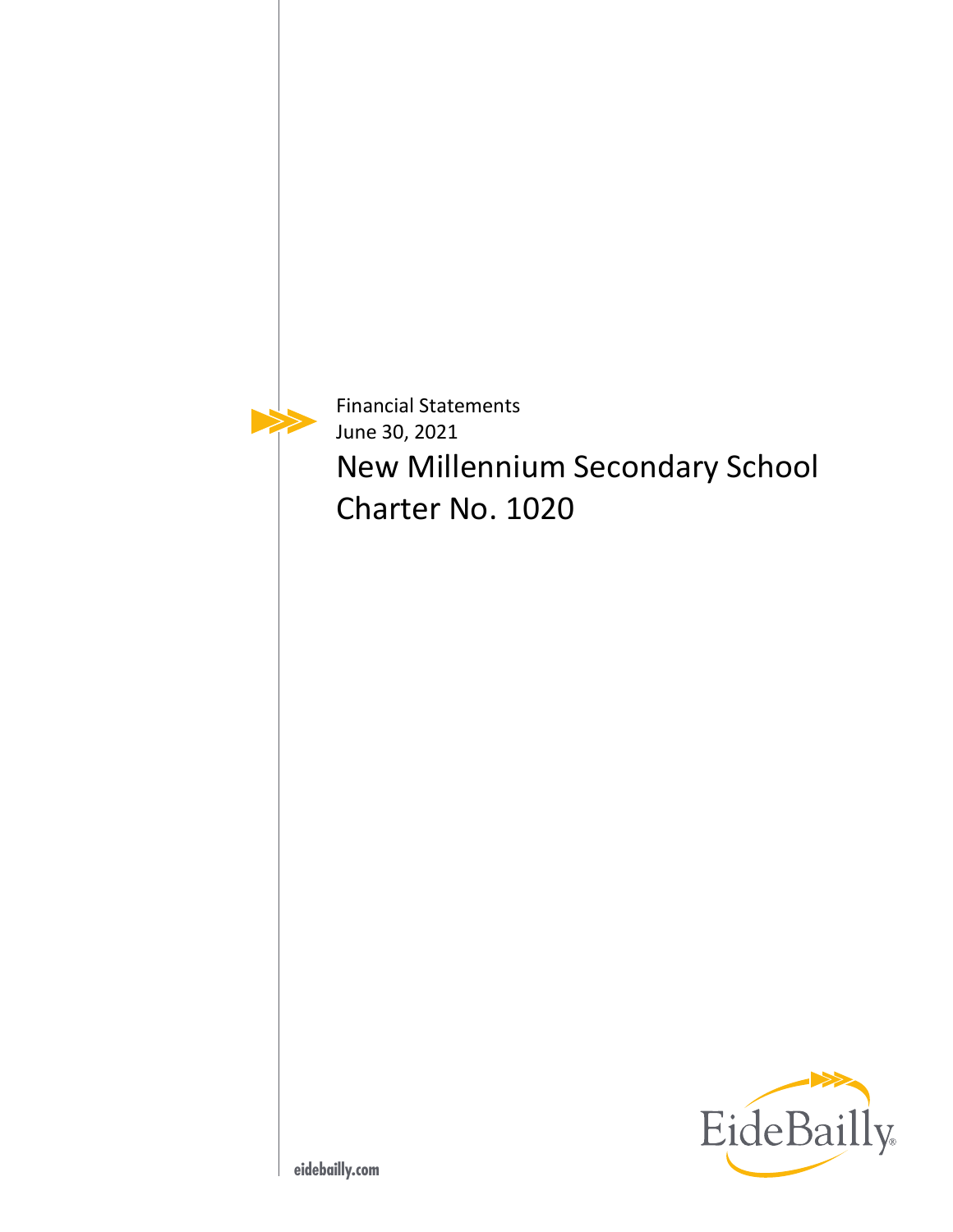| <b>Financial Statements</b>                                                                                                                                                                                 |
|-------------------------------------------------------------------------------------------------------------------------------------------------------------------------------------------------------------|
|                                                                                                                                                                                                             |
| Supplementary Information                                                                                                                                                                                   |
| Reconciliation of Annual Financial and Budget Report with Audited Financial Statements17                                                                                                                    |
| Independent Auditor's Reports                                                                                                                                                                               |
| Independent Auditor's Report on Internal Control over Financial Reporting and on Compliance and Other<br>Matters Based on an Audit of Financial Statements Performed in Accordance with Government Auditing |
|                                                                                                                                                                                                             |
| Schedule of Findings and Questioned Costs                                                                                                                                                                   |
|                                                                                                                                                                                                             |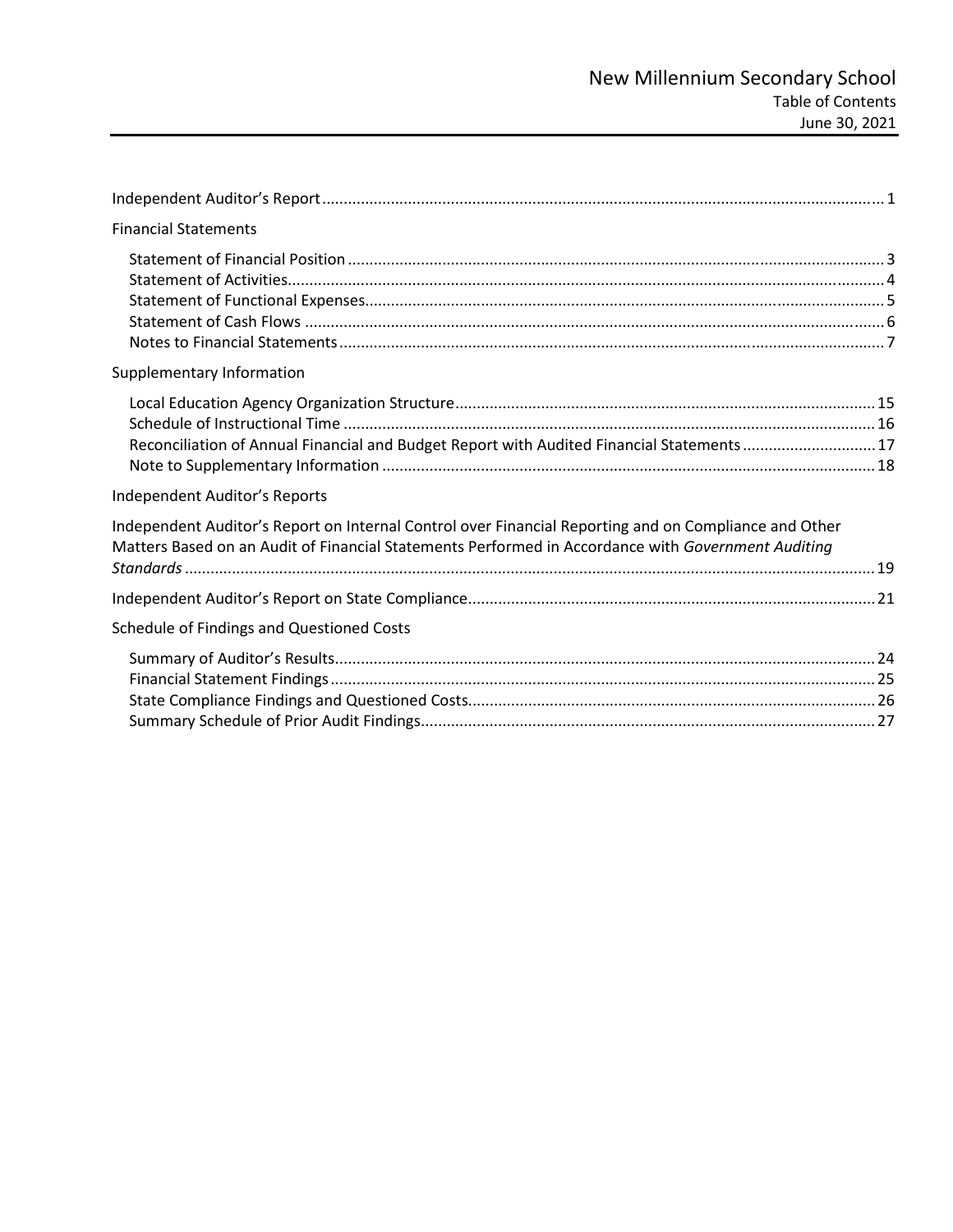

**CPAs & BUSINESS ADVISORS** 

#### **Independent Auditor's Report**

<span id="page-2-0"></span>Governing Board New Millennium Secondary School Gardena, California

#### **Report on the Financial Statements**

We have audited the accompanying financial statements of New Millennium Secondary School (the Organization) (a California Nonprofit Public Benefit Corporation), which comprise the statement of financial position as of June 30, 2021, and the related statement of activities, functional expenses, and cash flows for the year then ended, and the related notes to the financial statements.

#### **Management's Responsibility for the Financial Statements**

Management is responsible for the preparation and fair presentation of these financial statements in accordance with accounting principles generally accepted in the United States of America; this includes the design, implementation, and maintenance of internal control relevant to the preparation and fair presentation of financial statements that are free from material misstatement, whether due to fraud or error.

## **Auditor's Responsibility**

Our responsibility is to express an opinion on these financial statements based on our audit. We conducted our audit in accordance with auditing standards generally accepted in the United States of America and the standards applicable to financial audits contained in *Government Auditing Standards*, issued by the Comptroller General of the United States. Those standards require that we plan and perform the audit to obtain reasonable assurance about whether the financial statements are free from material misstatement.

An audit involves performing procedures to obtain audit evidence about the amounts and disclosures in the financial statements. The procedures selected depend on the auditor's judgment, including the assessment of the risks of material misstatement of the financial statements, whether due to fraud or error. In making those risk assessments, the auditor considers internal control relevant to the Organization's preparation and fair presentation of the financial statements in order to design audit procedures that are appropriate in the circumstances, but not for the purpose of expressing an opinion on the effectiveness of the Organization's internal control. Accordingly, we express no such opinion. An audit also includes evaluating the appropriateness of accounting policies used and the reasonableness of significant accounting estimates made by management, as well as evaluating the overall presentation of the financial statements.

We believe that the audit evidence we have obtained is sufficient and appropriate to provide a basis for our audit opinion.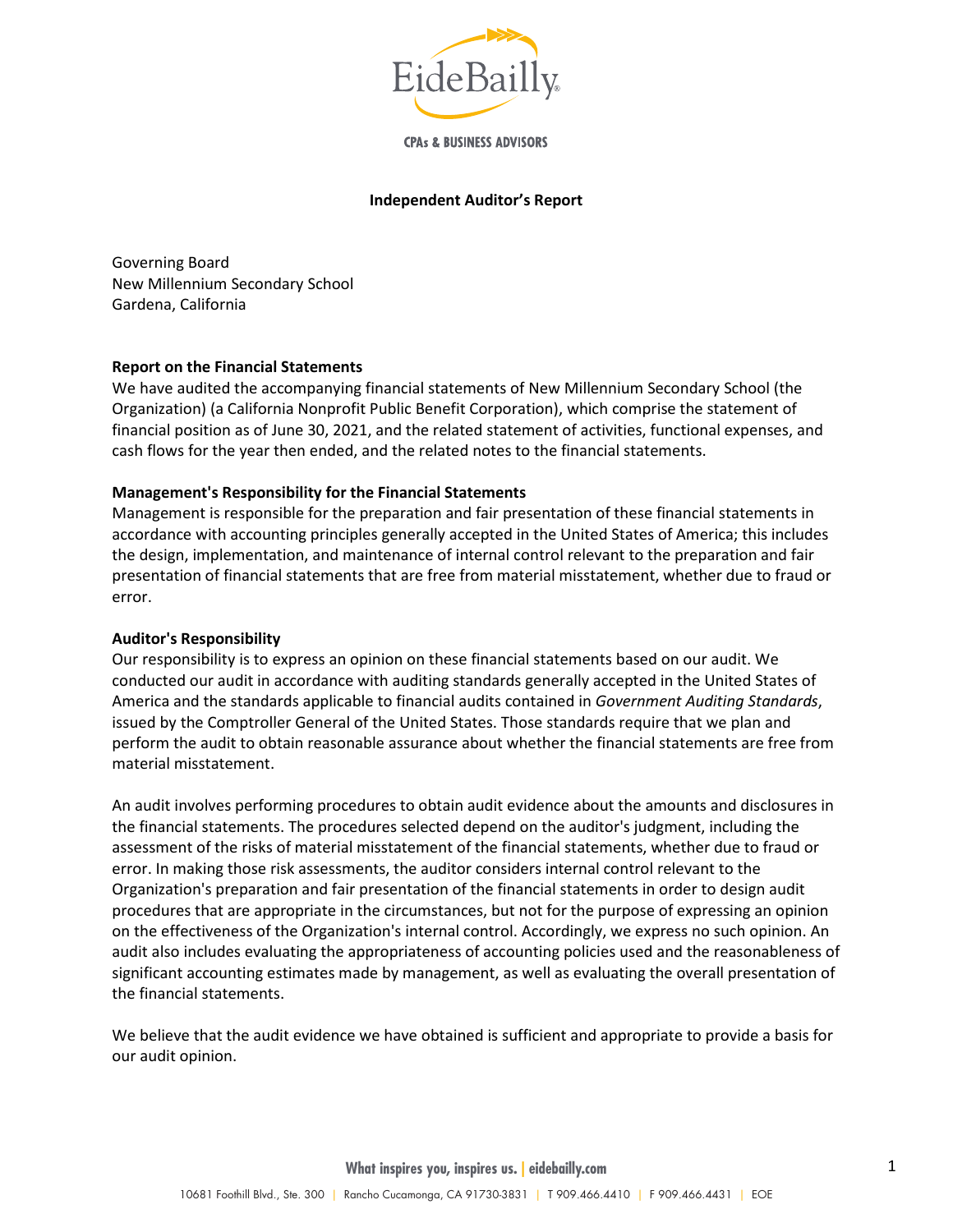### **Opinion**

In our opinion, the financial statements referred to above present fairly, in all material respects, the respective financial position of the Organization, as of June 30, 2021, and the changes in its net assets and its cash flows for the year then ended in accordance with accounting principles generally accepted in the United States of America.

## **Other Matters**

#### *Other Information*

Our audit was conducted for the purpose of forming an opinion on the financial statements as a whole. The supplementary information on pages 15-18 are presented for purposes of additional analysis and are not a required part of the financial statements.

The supplementary information on pages 15-18 is the responsibility of management, and was derived from, and relates directly to the underlying accounting and other records used to prepare the financial statements. Such information has been subjected to the auditing procedures applied in the audit of the financial statements and certain additional procedures, including comparing and reconciling such information directly to the underlying accounting and other records used to prepare the financial statements or to the financial statements themselves, and other additional procedures in accordance with auditing standards generally accepted in the United States of America. In our opinion, the supplementary information is fairly stated, in all material respects, in relation to the financial statements as a whole.

#### **Other Reporting Required by Government Auditing Standards**

In accordance with *Government Auditing Standards*, we have also issued our report dated January 19, 2022 on our consideration of the Organization's internal control over financial reporting and on our tests of its compliance with certain provisions of laws, regulations, contracts, and grant agreements and other matters. The purpose of that report is solely to describe the scope of our testing of internal control over financial reporting and compliance and the results of that testing, and not to provide an opinion on the effectiveness of the Organization's internal control over financial reporting or on compliance. That report is an integral part of an audit performed in accordance with *Government Auditing Standards* in considering the Organization's internal control over financial reporting and compliance.

Lake Sailly LLP

Rancho Cucamonga, California January 19, 2022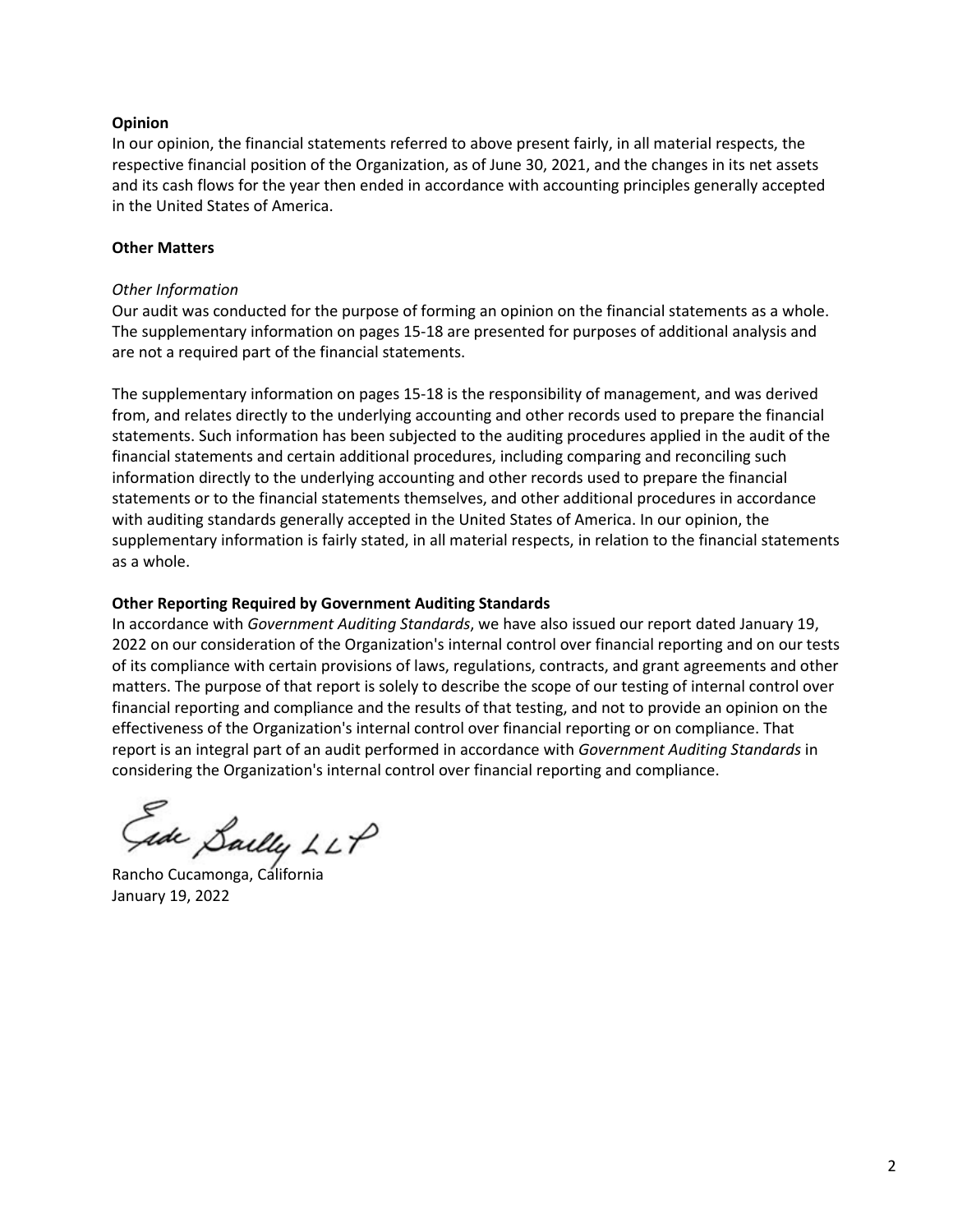<span id="page-4-1"></span><span id="page-4-0"></span>

| Assets                              |    |           |
|-------------------------------------|----|-----------|
| <b>Current Assets</b>               |    |           |
| Cash                                | \$ | 1,045,887 |
| Accounts receivable                 |    | 748,972   |
| Prepaid expenses                    |    | 30,200    |
| <b>Total current assets</b>         |    | 1,825,059 |
| <b>Total assets</b>                 | Ş. | 1,825,059 |
| Liabilities                         |    |           |
| <b>Current Liabilities</b>          |    |           |
|                                     | \$ |           |
| Accounts payable                    |    | 141,170   |
| <b>Accrued liabilities</b>          |    | 9,202     |
| Refundable advance                  |    | 94,820    |
| Current portion of notes payable    |    | 11,217    |
| <b>Total current liabilities</b>    |    | 256,409   |
| Long-Term Obligations               |    |           |
| Notes payable, less current portion |    | 17,183    |
| <b>Total liabilities</b>            |    |           |
|                                     |    | 273,592   |
| <b>Net Assets</b>                   |    |           |
| Without donor restrictions          |    | 1,551,467 |
| Total liabilities and net assets    | \$ | 1,825,059 |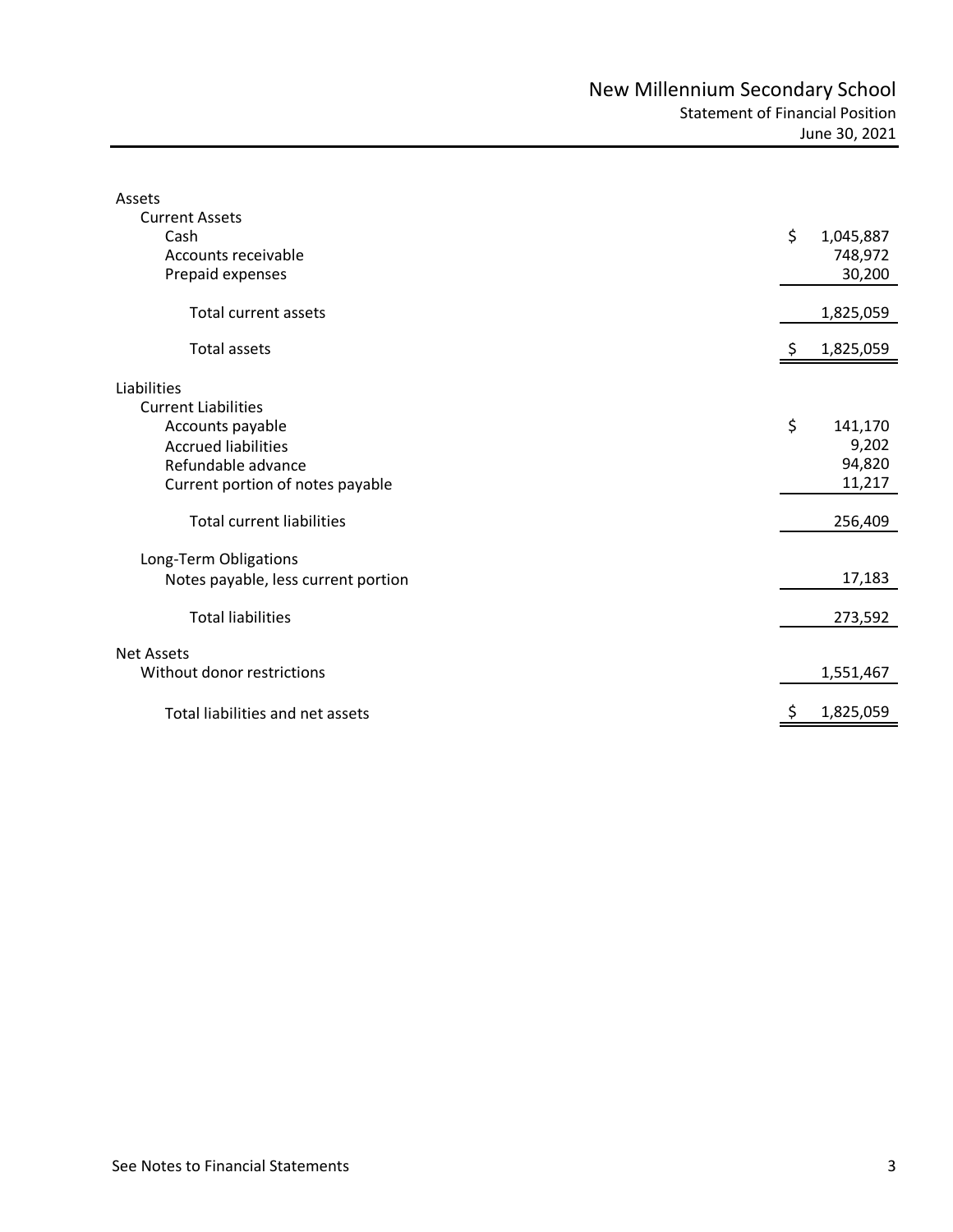<span id="page-5-0"></span>

| Support and revenues          |                 |
|-------------------------------|-----------------|
| Local Control Funding Formula | \$<br>2,108,828 |
| Federal revenue               | 411,160         |
| Other State revenue           | 251,473         |
| Local revenues                | 4,253           |
| Interest income               | 574             |
| Fundraising revenue           | 15              |
| Total support and revenues    | 2,776,303       |
| Expenses                      |                 |
| Program services              | 2,081,621       |
| Management and general        | 229,902         |
| Total expenses                | 2,311,523       |
|                               |                 |
| Change in Net Assets          | 464,780         |
|                               |                 |
| Net Assets, Beginning of Year | 1,086,687       |
| Net Assets, End of Year       | 1,551,467       |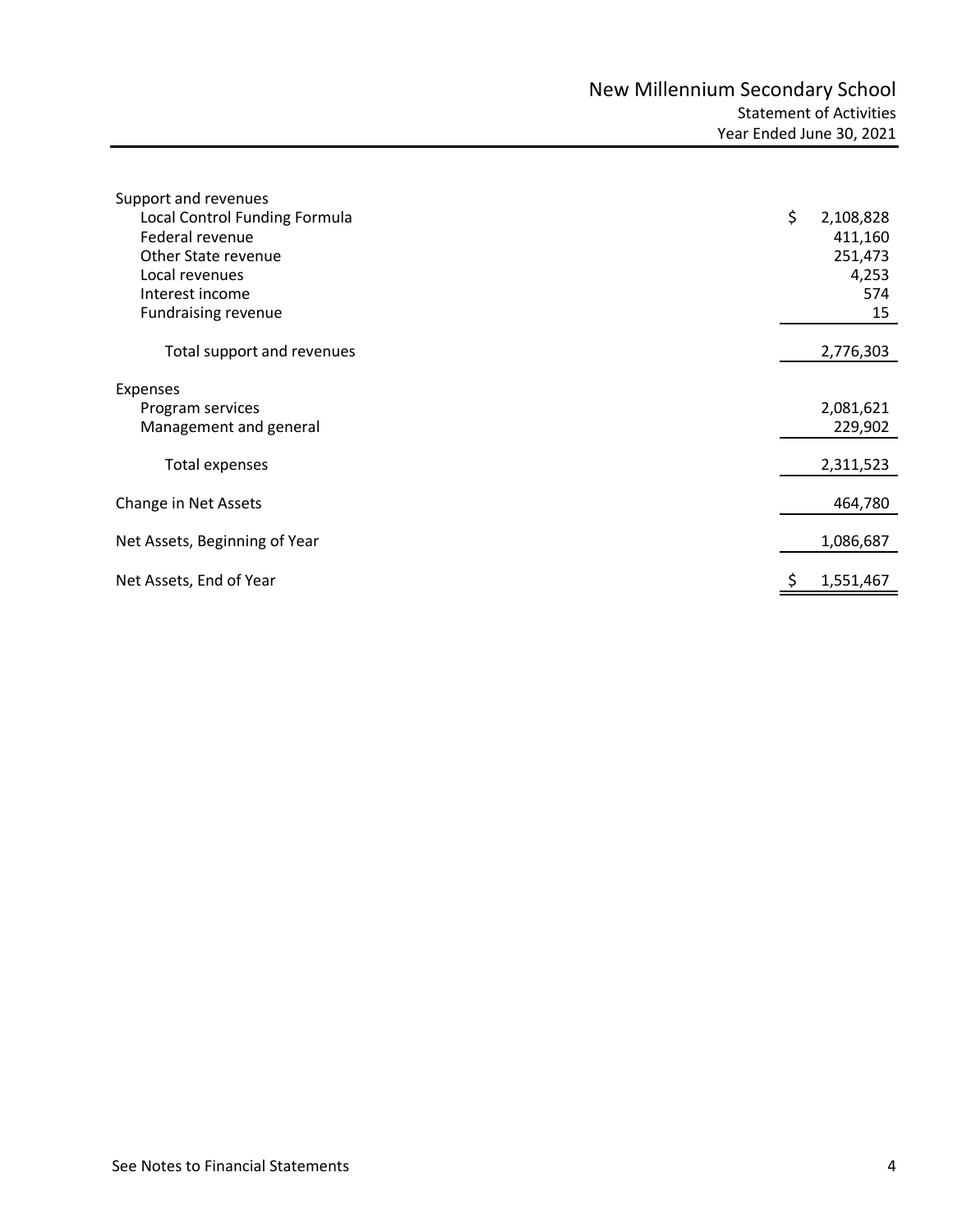<span id="page-6-0"></span>

|                                  | Program<br><b>Services</b> |    | Management<br>and General |    | Total<br>Expenses |
|----------------------------------|----------------------------|----|---------------------------|----|-------------------|
| <b>Salaries</b>                  | \$<br>940,213              | \$ | 134,109                   | \$ | 1,074,322         |
| <b>Employee benefits</b>         | 334,242                    |    | 8,342                     |    | 342,584           |
| Payroll taxes                    | 38,417                     |    | 3,196                     |    | 41,613            |
| Fees for services                | 196,104                    |    | 33,034                    |    | 229,138           |
| Advertising and promotions       |                            |    | 17,872                    |    | 17,872            |
| Office expenses                  | 24,176                     |    | 1,937                     |    | 26,113            |
| Information technology           | 70,208                     |    | 3,353                     |    | 73,561            |
| Occupancy                        | 124,136                    |    | 17,706                    |    | 141,842           |
| Conferences and meeting          | 4,648                      |    | 21                        |    | 4,669             |
| Interest                         | 140                        |    | 1,272                     |    | 1,412             |
| Insurance                        | 27,586                     |    | 3,935                     |    | 31,521            |
| Other expenses                   | 636                        |    |                           |    | 636               |
| Capital outlay                   | 17,490                     |    | 2,495                     |    | 19,985            |
| Special education                | 110,016                    |    |                           |    | 110,016           |
| Instructional materials          | 165,066                    |    |                           |    | 165,066           |
| <b>Nutrition</b>                 | 10,108                     |    |                           |    | 10,108            |
| District supervisory fee         | 18,435                     |    | 2,630                     |    | 21,065            |
| <b>Total Functional Expenses</b> | 2,081,621                  | Ş  | 229,902                   | S  | 2,311,523         |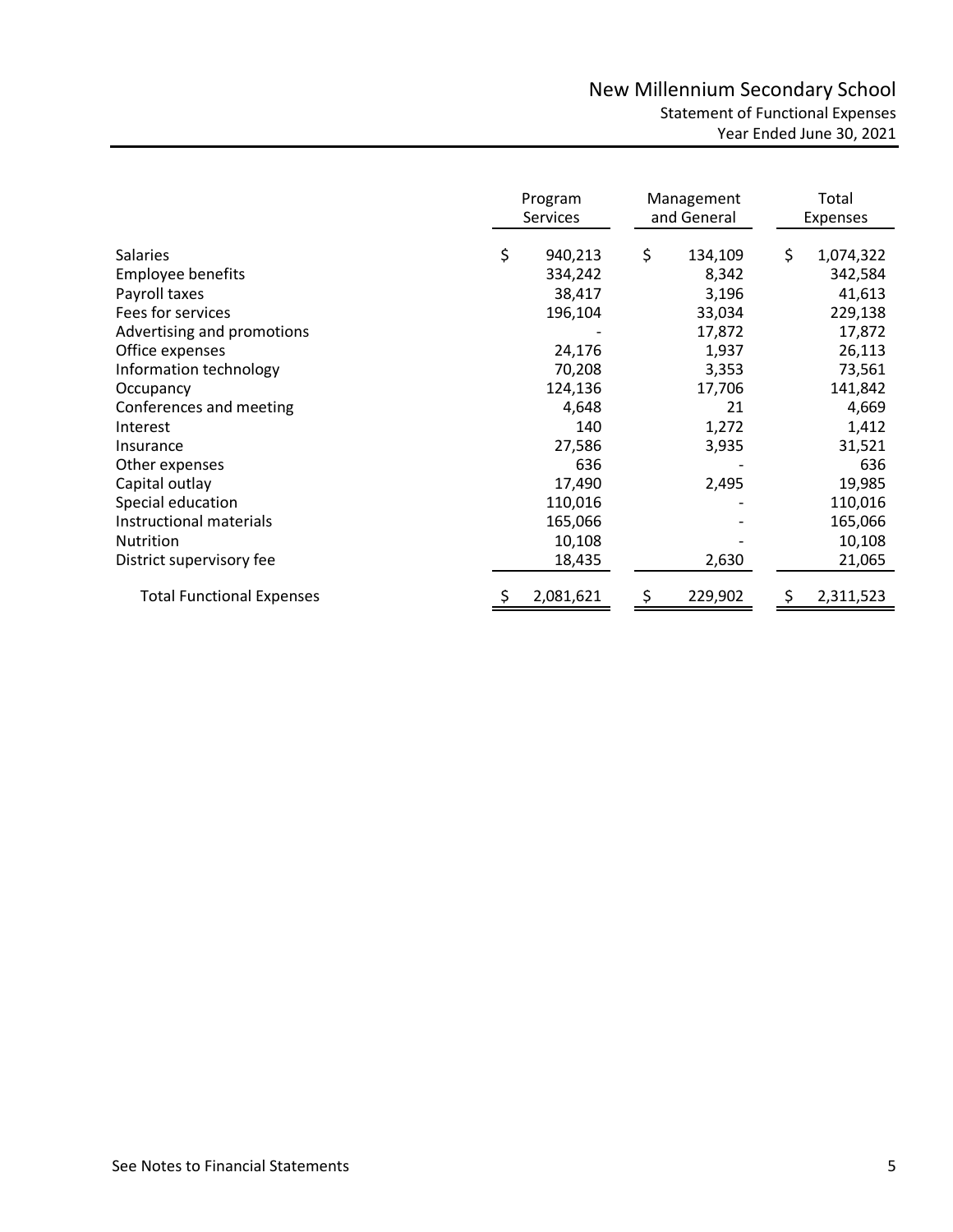<span id="page-7-0"></span>

| <b>Operating Activities</b><br>Change in net assets<br>Adjustments to reconcile change in net assets<br>to net cash from (used for) operating activities<br>Changes in operating assets and liabilities | \$<br>464,780 |
|---------------------------------------------------------------------------------------------------------------------------------------------------------------------------------------------------------|---------------|
| Accounts receivable                                                                                                                                                                                     | (503, 376)    |
| Prepaid expenses                                                                                                                                                                                        | (585)         |
| Accounts payable                                                                                                                                                                                        | 120,862       |
| <b>Accrued liabilities</b>                                                                                                                                                                              | 3,041         |
| Refundable advance                                                                                                                                                                                      | 94,820        |
| Net Cash from (used for) Operating Activities                                                                                                                                                           | 179,542       |
| <b>Financing Activities</b><br>Principal payments on notes                                                                                                                                              | (10, 779)     |
| Net Change in Cash                                                                                                                                                                                      | 168,763       |
| Cash, Beginning of Year                                                                                                                                                                                 | 877,124       |
| Cash, End of Year                                                                                                                                                                                       | 1,045,887     |
| Supplemental cash flow disclosure<br>Cash paid during the period for interest                                                                                                                           | 1,412         |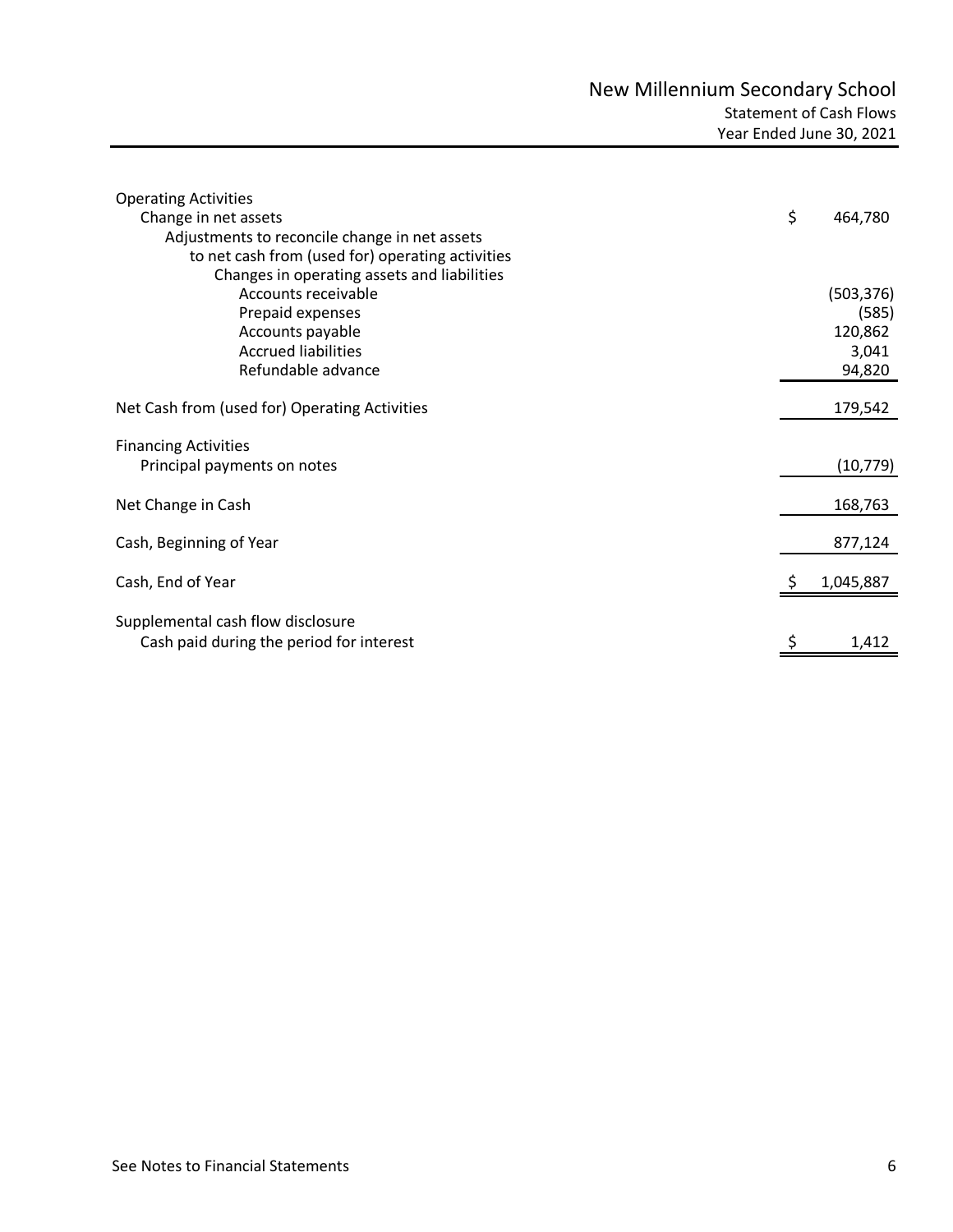# <span id="page-8-0"></span>**Note 1 - Principal Activity and Significant Accounting Policies**

## **Organization**

New Millennium Secondary School (the Organization) was incorporated in the State of California in 2008 as a nonprofit public benefit corporation that is organized under the Nonprofit Public Benefit Corporation Law exclusively for charitable and educational purposes within the meaning of  $501(c)(3)$  of the Internal Revenue Code of 1954. The Charter School was approved by the State of California Department of Education on July 9, 2008. The Charter School opened in 2008 and currently serves approximately 184 students in grades 9 - 12. In 2018, the Charter School was renewed by Los Angeles Unified School District for five years ending 2023.

Charter school number authorized by the State: 1020

The Organization prepares students for success in the  $21<sup>st</sup>$  century by providing rigorous and relevant collegepreparatory education that invests in talented human capital, utilizes cutting-edge technology, and strives to adapt public education to the "New Millennium".

## **Basis of Accounting**

The accompanying financial statements were prepared using the accrual basis of accounting in accordance with accounting principles generally accepted in the United States of America as applicable to nonprofit organizations. Revenues are recognized as discussed below, and expenditures are recognized in the accounting period in which the liability is incurred.

## **Net Assets**

Net assets, revenues, gains, and losses are classified based on the existence or absence of donor or grantor restrictions. Accordingly, net assets and changes therein are classified and reported as follows:

*Net Assets Without Donor Restrictions –* Net assets available for use in general operations and not subject to donor restrictions.

*Net Assets with Donor Restrictions –* Net assets subject to donor (or certain grantor) restrictions. Some donor imposed (or grantor) restrictions are temporary in nature, such as those that will be met by the passage of time or other events specified by the donor. Other donor restrictions are perpetual in nature, where the donor stipulates that resources be maintained in perpetuity. The Organization did not have net assets with donor restrictions for the year ended June 30, 2021.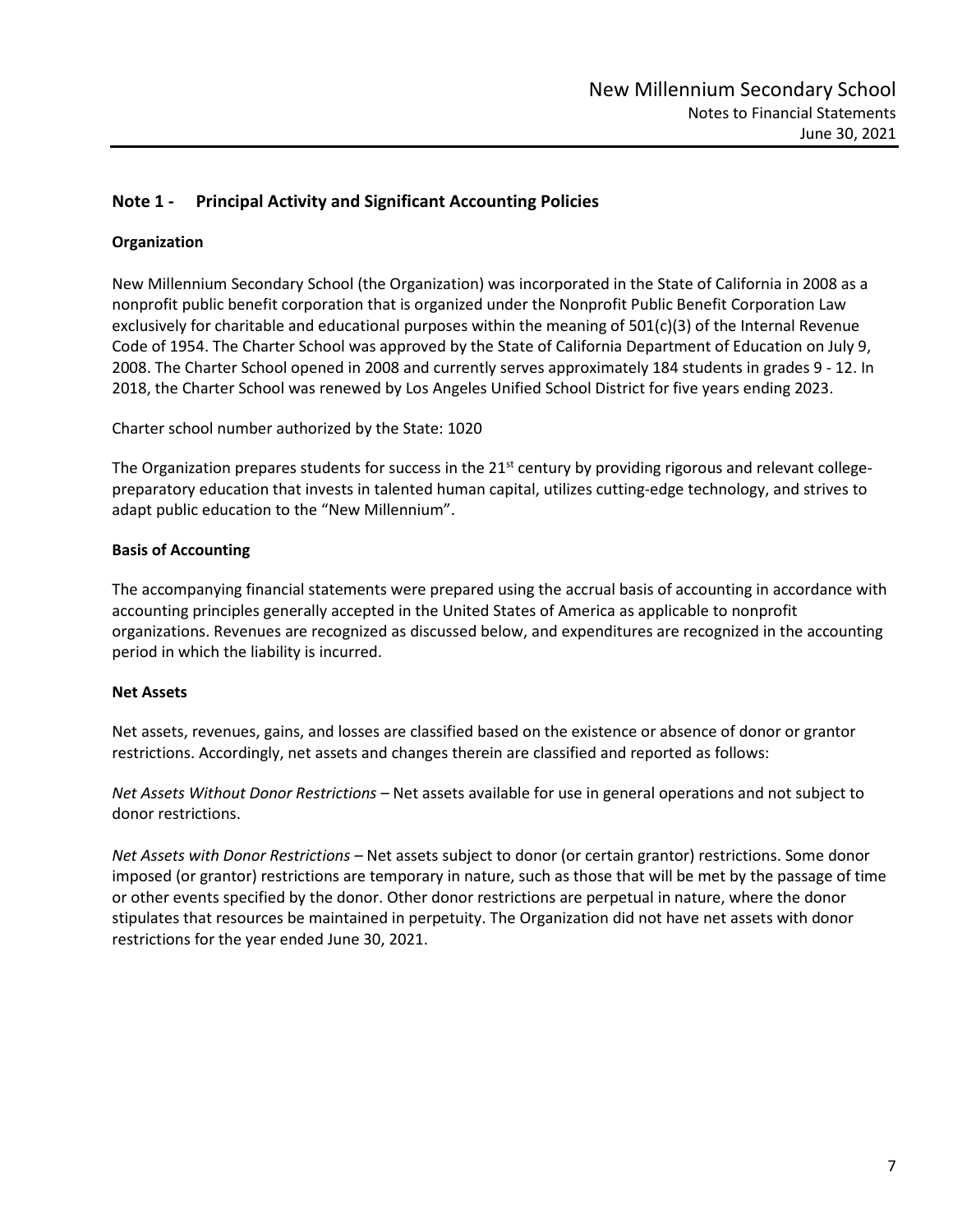## **Receivables and Credit Policies**

Accounts receivable consist primarily of noninterest-bearing amounts due for educational programs. Management determines the allowance for uncollectable accounts receivable based on historical experience, an assessment of economic conditions, and a review of subsequent collections. Accounts receivable are written off when deemed uncollectable. No allowance for doubtful accounts has been established, as the Organization deems all amounts to be fully collectible. Substantially all outstanding accounts receivable as of June 30, 2021 are due from state and/or federal sources related to grant contributions and are expected to be collected within a period of less than one year.

## **Revenue and Revenue Recognition**

Operating funds for the Organization are derived principally from state and federal sources. The Organization receives state funding based on each of the enrolled student's average daily attendance (ADA) in its school. Contributions are recognized when cash or notification of an entitlement is received.

A portion of the Organization's revenue is derived from cost-reimbursable federal and state contracts and grants, which are conditioned upon certain performance requirements and/or the incurrence of allowable qualifying expenses. Amounts received are recognized as revenue when the Organization has incurred expenditures in compliance with specific contract or grant provisions. Amounts received prior to incurring qualifying expenditures are reported as refundable advances in the statement of financial position. The Organization received cost-reimbursable grants of \$355,636 that have not been recognized at June 30, 2021 because qualifying expenditures have not yet been incurred, with an advance payment of \$94,820 recognized in the statement of financial position as a refundable advance.

Contributions of goods are recorded at fair value. Contributions of services are recorded at fair value as revenue at the time the service is rendered when specialized skills are required and when the Organization would otherwise purchase the services. No amounts have been reflected in the accompanying financial statements for contributed goods or services during the year being reported because items did not meet the definition above. Contributions with donor restrictions received are recorded as increases in net assets with donor restrictions. Net assets with donor restrictions received are recognized as revenue without donor restrictions when the terms of the restrictions are met, which may be in the same period if the revenue is received and the restriction satisfied during the same period. All contributions are considered to be available for use without donor restrictions unless specifically restricted by the donor.

## **Functional Allocation of Expenses**

The financial statements report categories of expenses that are attributed to program service activities or supporting services activities such as management and general activities and fundraising and development activities. The costs of program and supporting services activities have been summarized on a functional basis in the statement of activities. The statement of functional expenses presents the natural classification detail of expenses by function. Accordingly, certain costs have been allocated among the programs and supporting services benefited based on management's estimates. The expenses that are allocated include occupancy, which are allocated on a square footage basis, as well as salaries and wages, benefits, payroll taxes, professional services, office expenses, information technology, interest, insurance, and other, which are allocated on the basis of estimates of time and effort.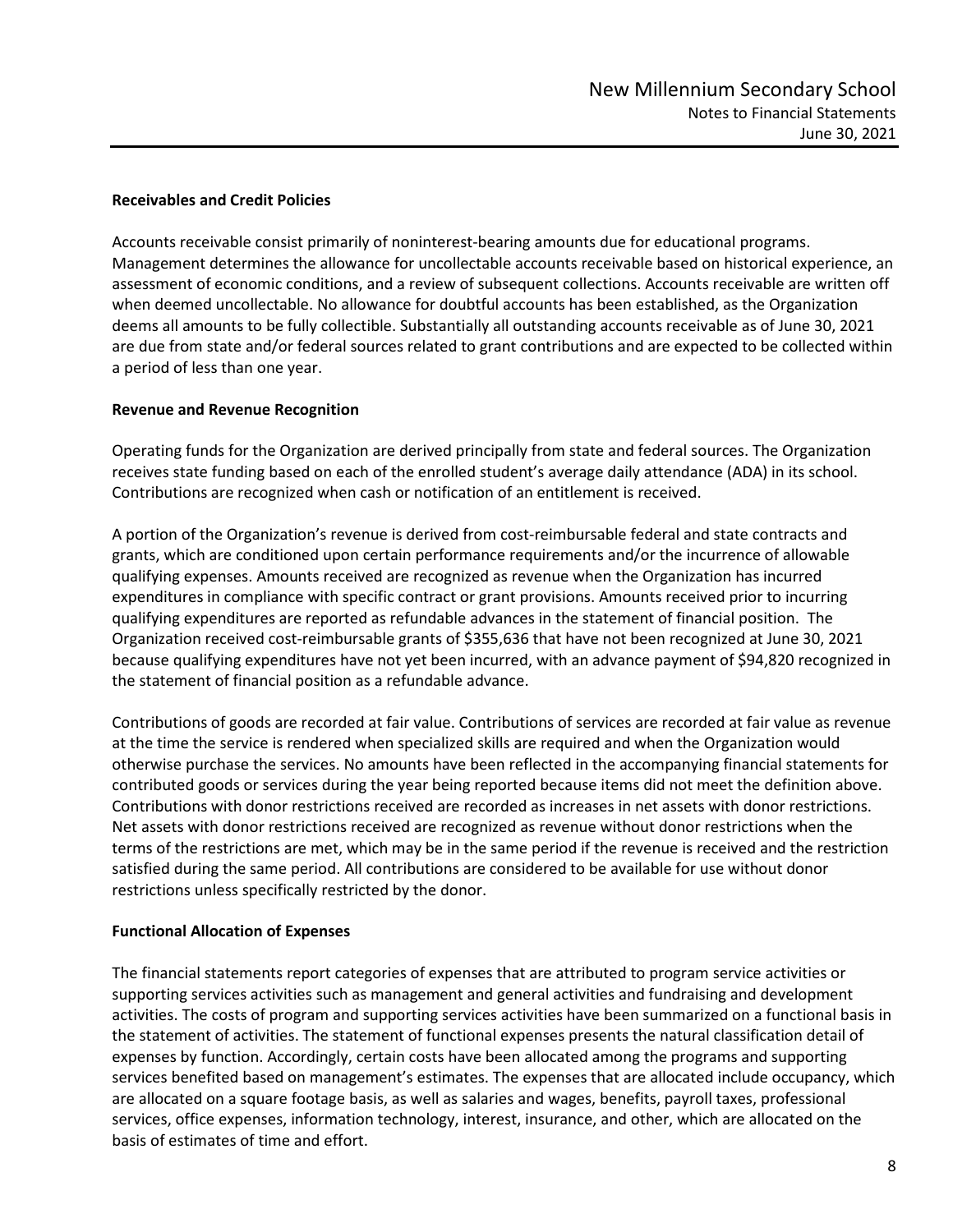## **Income Taxes**

The Organization is organized as a California nonprofit corporation and has been recognized by the Internal Revenue Service (IRS) as exempt from federal income taxes under Section 501(a) of the Internal Revenue Code as an organization described in Section 501(c)(3), and qualifies for the charitable contribution deduction. It is also exempt from State franchise and income taxes under Section 23701(d) of the California Revenue and Taxation Code. The Organization is annually required to file a Return of Organization Exempt from Income Tax (Form 990) with the IRS. In addition, the Organization is subject to income tax on net income that is derived from business activities that are unrelated to its exempt purposes. The Organization determined that it is not subject to unrelated business income tax and has not filed an Exempt Organization Business Income Tax Return (Form 990‐T) with the IRS.

Management believes that the Organization has appropriate support for any tax positions taken affecting its annual filing requirements, and as such, does not have any uncertain tax positions that are material to the financial statements. The Organization would recognize future accrued interest and penalties related to unrecognized tax benefits and liabilities in income tax expense if such interest and penalties are incurred.

## **Estimates**

The preparation of financial statements in conformity with generally accepted accounting principles requires management to make estimates and assumptions that affect the reported amounts of assets and liabilities at the date of the financial statements and the reported amounts of revenues and expenses during the reporting period. Accordingly, actual results could differ from those estimates.

## **Financial Instruments and Credit Risk**

Deposit concentration risk is managed by placing cash, money market accounts, and certificates of deposit with financial institutions believed by management to be creditworthy. At times, amounts on deposit may exceed insured limits or include uninsured investments in money market mutual funds. To date, no losses have been experienced in any of these accounts. Credit risk associated with accounts receivable is considered to be limited due to high historical collection rates and because substantial portions of the outstanding amounts are due from governmental agencies supportive of the Organization's mission.

## **Recent Accounting Pronouncements**

In February 2016, FASB issued Accounting Standards Update (ASU) 2016‐02, *Leases*. ASU 2016‐02 requires a lessee to recognize a lease asset representing its right to use the underlying asset for the lease term, and a lease liability for the payments to be made to lessor, on its statement of financial position for all operating leases greater than 12 months. Although the full impact of this update on the Organization's financial statements has not yet been determined, the future adoption of this guidance will require the Organization to record assets and liabilities on its statement of financial position relating to facility and other leases currently being accounted for as operating leases. The ASU is effective for the Organization for the year ended June 30, 2022. Management is evaluating the impact of the adoption of this standard.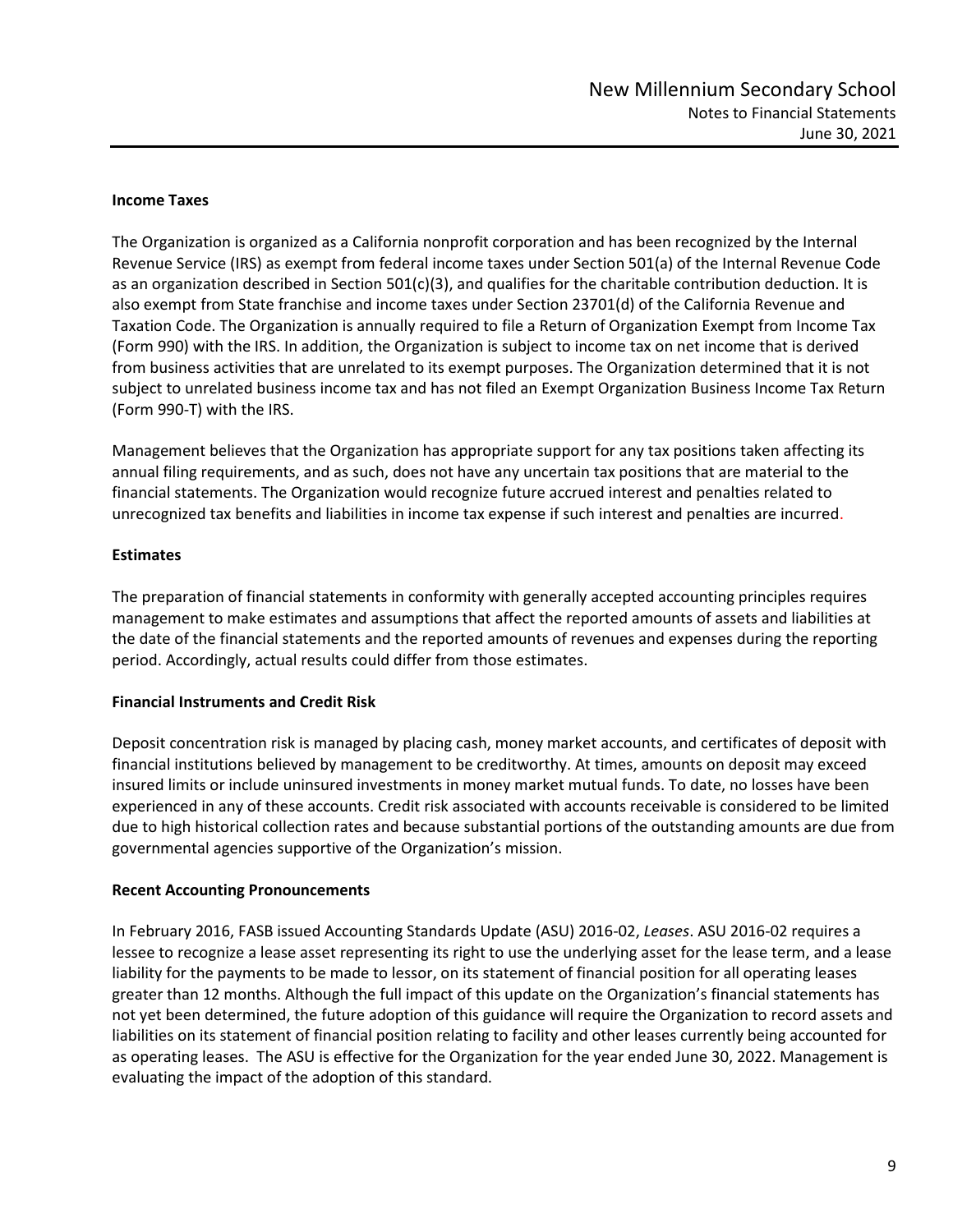In September 2020, FASB issued ASU 2020-07, *Not-for-Profit Entities (Topic 958): Presentation and Disclosures by Not-for-Profit Entities Contributed Nonfinancial Assets*, which requires a nonprofit entity to present contributed nonfinancial assets in the statement of activities as a line item that is separate from contributions of cash or other financial assets. ASU 2020-07 also requires additional qualitative and quantitative disclosures about contributed nonfinancial assets received, disaggregated by category. The ASU is effective for the Organization for the year ended June 30, 2022. Management is evaluating the impact of the adoption of this standard.

# **Change in Accounting Principle**

As of July 1, 2020, the Organization adopted the provisions of FASB Accounting Standards Codification Topic 606, *Revenue from Contracts with Customers*, which provides a comprehensive revenue recognition model for all contracts with customers. The new model requires revenue recognition to depict the transfer of promised goods or services to customers at an amount that reflects the consideration expected to be received in exchange for those goods or services. Management has determined that the adoption of this standard did not have a significant impact on the Organization's financial statements.

In August 2018, the FASB issued ASU 2018-13, *Fair Value Measurement (Topic 820): Disclosure Framework – Changes to the Disclosure Requirements for Fair Value Measurement*, which modifies the disclosure requirements for fair value measurements by removing, modifying, or adding certain disclosures. ASU 2018-13 is effective for all entities for fiscal years, and interim periods within those fiscal years, beginning after December 15, 2019. The Organization has adopted this ASU as of July 1, 2020. Management has determined that the adoption of this standard did not have a significant impact on the Organization's financial statements.

# **Note 2 - Liquidity and Availability**

Financial assets available for general expenditure, that is, without donor or other restrictions limiting their use, within one year of the statement of financial position date, comprise the following:

| Cash and cash equivalents<br>Accounts receivable | 1.045.887<br>748.972 |
|--------------------------------------------------|----------------------|
| Total                                            | 1,794,859            |

As part of the Organization's liquidity management, it has a policy to structure its financial assets to be available as its general expenditures, liabilities, and other obligations become due.

# **Note 3 - Notes Payable**

Note payable, due in monthly installments of \$506 principal and interest at 4%, (uncollateralized) with a carrying value of \$50,000; maturing in November 2023. \$ 13,972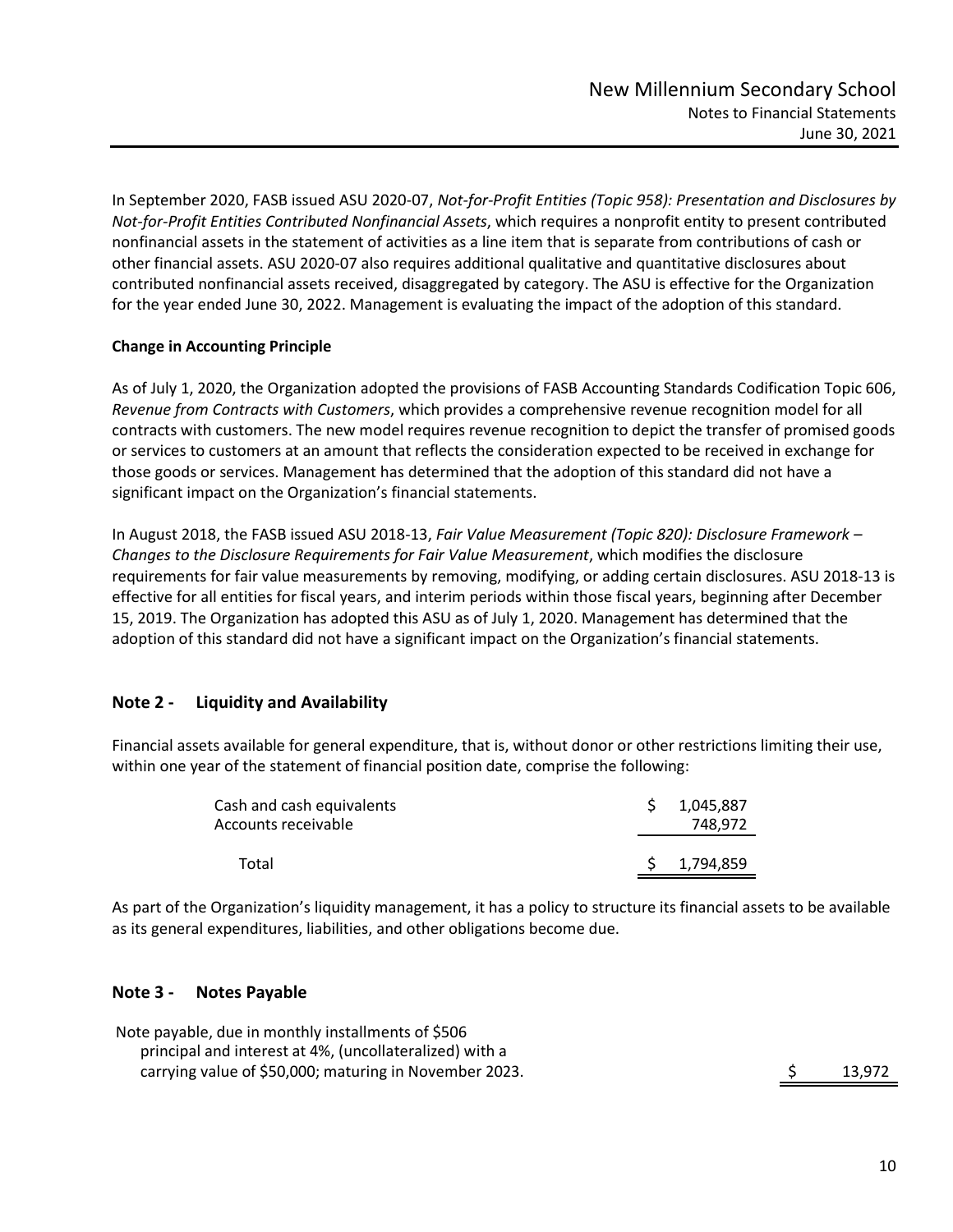Future maturities of notes payable are as follows:

| Year Ending<br>June 30, | Principal   |  |
|-------------------------|-------------|--|
| 2022                    | 5,618<br>\$ |  |
| 2023                    | 5,848       |  |
| 2024                    | 2,506       |  |
| Total                   | 13,972      |  |

Note payable, due in monthly installments of \$506 No principal and interest at 4%, (uncollateralized) with a Note payable in monotonic payable in the intervents of the intervents of the intervents of the intervents of the intervents of the intervents of the intervents of the intervents of the intervents of the intervents of the i

Future maturities of notes payable are as follows:

| <b>Year Ending</b><br>June 30, |   | Principal               |
|--------------------------------|---|-------------------------|
| 2022<br>2023<br>2024           | Ş | 5,599<br>5,828<br>3,001 |
| Total                          |   | 14,428                  |

## **Note 4 - Facilities Use Agreement**

During 2019, the Organization entered into a Single‐Year Co‐Location Use Agreement (Agreement) with Los Angeles Unified School District (LAUSD) for the property located at 1301 West 182nd Street Gardena, California 90248. The single‐year term of the Agreement expires June 30, 2020. Per the Agreement, LAUSD may not charge the Academy rent in exchange for its use of District premises; however, LAUSD may charge the Academy an annual fee for use of the District premises consistent with Education Code Section 47614(b) (the "Pro Rata Share Charge"). Total annual Pro Rata Share charge due at June 30, 2021, was \$166,471.

## **Note 5 - Net Assets**

Net assets consist of the following at June 30, 2021:

| Net assets without donor restrictions<br>Designated for State programs<br>Undesignated |  | 5.316<br>1,546,151 |
|----------------------------------------------------------------------------------------|--|--------------------|
| Total net assets without donor restrictions                                            |  | 1,551,467          |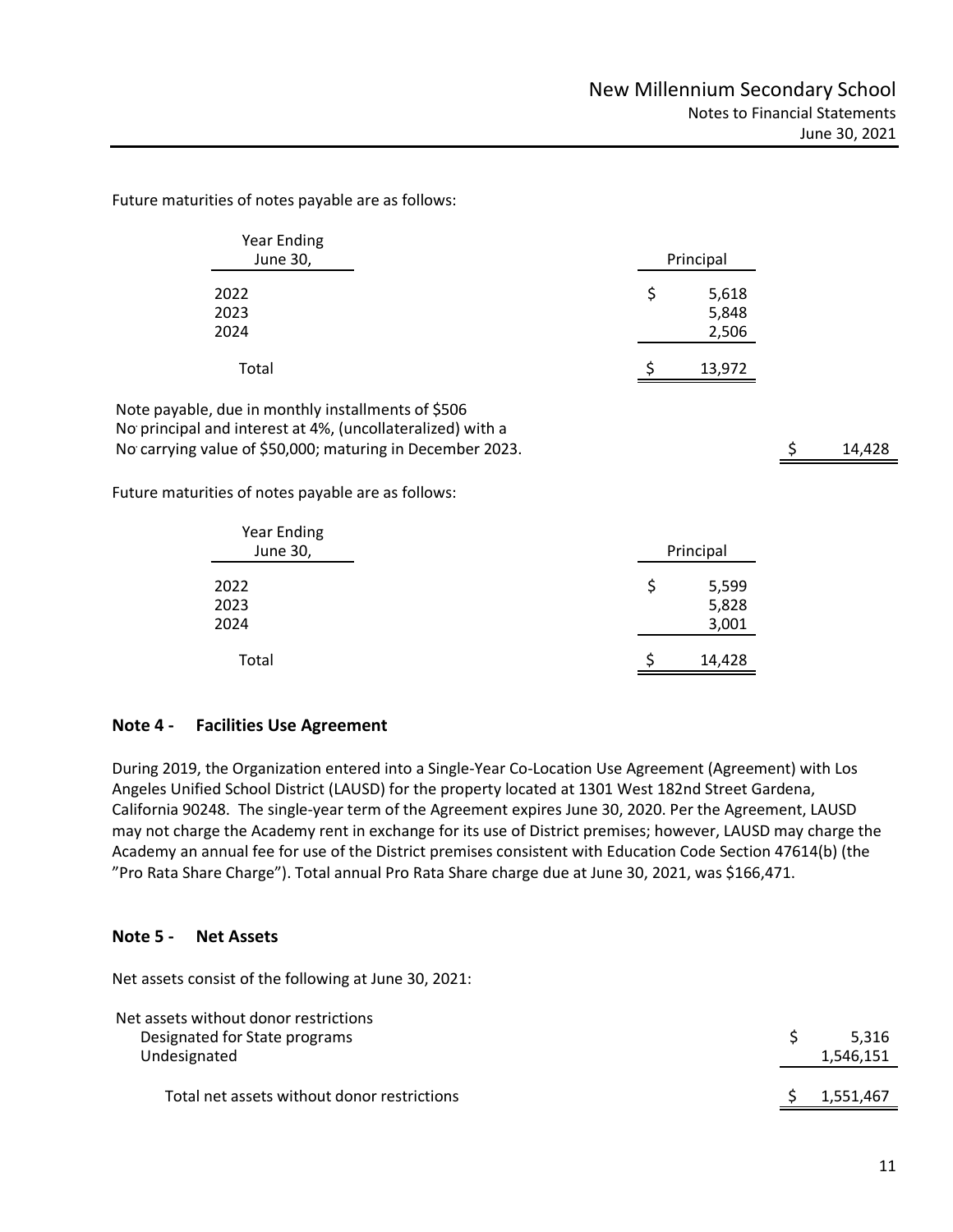# **Note 6 - Employee Retirement Systems**

Qualified employees are covered under multiple-employer defined benefit pension plans maintained by agencies of the State of California. Academic employees are members of the California State Teachers' Retirement System (CalSTRS).

The risks of participating in these multi-employer defined benefit pension plans are different from singleemployer plans because: (a) assets contributed to the multi-employer plan by one employer may be used to provide benefits to employees of other participating employers, (b) the required member, employer, and State contribution rates are set by the California Legislature, and (c) if the Organization chooses to stop participating in the multi-employer plan, it may be required to pay a withdrawal liability to the plan. The Organization has no plans to withdraw from this multi-employer plan.

The details of the plan are as follows:

## **California State Teachers' Retirement System (CalSTRS)**

## **Plan Description**

The Organization contributes to the State Teachers Retirement Plan (STRP) administered by the California State Teachers' Retirement System (CalSTRS). STRP is a cost-sharing multiple-employer public employee retirement system defined benefit pension plan. Benefit provisions are established by State statutes, as legislatively amended, within the State Teachers' Retirement Law.

A full description of the pension plan regarding benefit provisions, assumptions (for funding, but not accounting purposes), and membership information is listed in the June 30, 2019, annual actuarial valuation report, Defined Benefit Program Actuarial Valuation. This report and CalSTRS audited financial information are publicly available reports that can be found on the CalSTRS website under Publications at: http://www.calstrs.com/memberpublications.

## **Benefits Provided**

The STRP provides retirement, disability and survivor benefits to beneficiaries. Benefits are based on members' final compensation, age and years of service credit. Members hired on or before December 31, 2012, with five years of credited service are eligible for the normal retirement benefit at age 60. Members hired on or after January 1, 2013, with five years of credited service are eligible for the normal retirement benefit at age 62. The normal retirement benefit is equal to 2.0 percent of final compensation for each year of credited service.

The STRP is comprised of four programs: Defined Benefit Program, Defined Benefit Supplement Program, Cash Balance Benefit Program and Replacement Benefits Program. The STRP holds assets for the exclusive purpose of providing benefits to members and beneficiaries of these programs. CalSTRS also uses plan assets to defray reasonable expenses of administering the STRP. Although CalSTRS is the administrator of the STRP, the State is the sponsor of the STRP and obligor of the trust. In addition, the State is both an employer and nonemployer contributing entity to the STRP.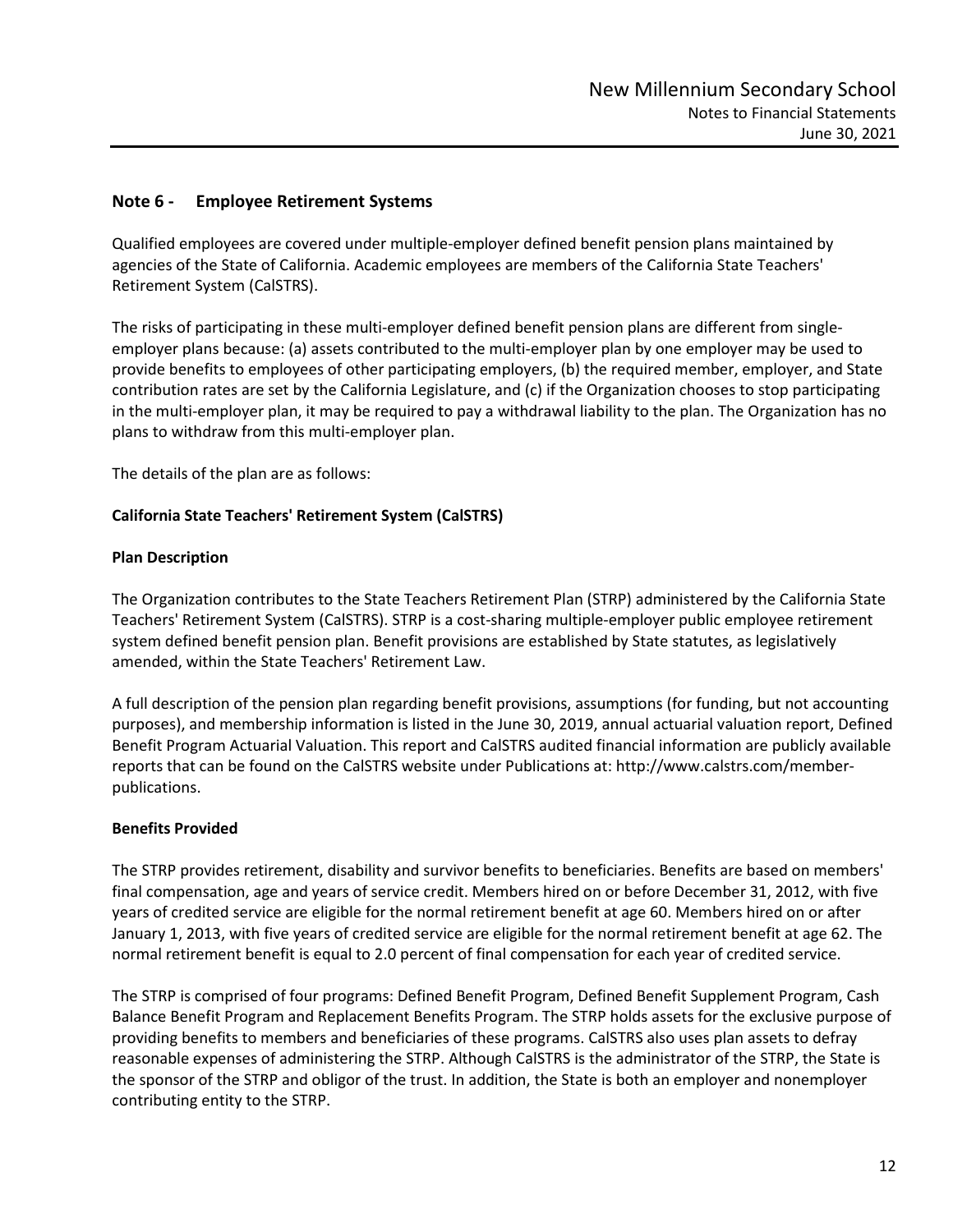The Organization contributes exclusively to the STRP Defined Benefit Program; thus, disclosures are not included for the other plans.

The STRP provisions and benefits in effect at June 30, 2021, are summarized as follows:

|                                                                         | <b>STRP Defined Benefit Program</b>                                 |                                                                  |  |
|-------------------------------------------------------------------------|---------------------------------------------------------------------|------------------------------------------------------------------|--|
| Hire date<br>Benefit formula<br>Benefit vesting schedule                | On or before<br>December 31, 2012<br>2% at 60<br>5 years of service | On or after<br>January 1, 2013<br>2% at 62<br>5 years of service |  |
| Benefit payments                                                        | Monthly for life                                                    | Monthly for life                                                 |  |
| Retirement age                                                          | 60                                                                  | 62                                                               |  |
| Monthly benefits as a percentage of eligible compensation               | $2.0\% - 2.4\%$                                                     | $2.0\% - 2.4\%$                                                  |  |
| Required employee contribution rate                                     | 10.25%                                                              | 10.205%                                                          |  |
| Required employer contribution rate<br>Required state contribution rate | 16.15%<br>10.328%                                                   | 16.15%<br>10.328%                                                |  |

## **Contributions**

Required member, Organization, and State of California contributions rates are set by the California Legislature and Governor and detailed in Teachers' Retirement Law. The contributions rates are expressed as a level percentage of payroll using the entry age normal actuarial method. In accordance with AB 1469, employer contributions into the CalSTRS will be increasing to a total of 19.1 percent of applicable member earnings phased over a seven-year period. The contribution rates for each plan for the year ended June 30, 2021, are presented above and the Organization's total contributions were \$166,339.

# **On Behalf Payments**

The State of California makes contributions to CalSTRS on behalf of the Organization. These payments consist of State General Fund contributions to CalSTRS in the amount of \$69,980 (10.328 percent of annual payroll). Under accounting principles generally accepted in the United States of America, these amounts are to be reported as revenues and expenditures. Accordingly, these amounts have been recorded in these financial statements.

## **403(b) Tax Deferred Annuity Plan**

The Organization sponsors a tax-deferred annuity plan (the Plan) qualified under IRC Section 403(b) covering substantially all full-time employees. The plan provides that employees who have attained the age of 21 and completed one year of service may voluntarily contribute from 3 percent to 10 percent of their earnings to the Plan, up to the maximum contribution allowed by the IRS. Employer contributions are discretionary and are determined and authorized by the Governing Board each plan year. During the year ended June 30, 2021, the Organization's total contributions were \$7,845.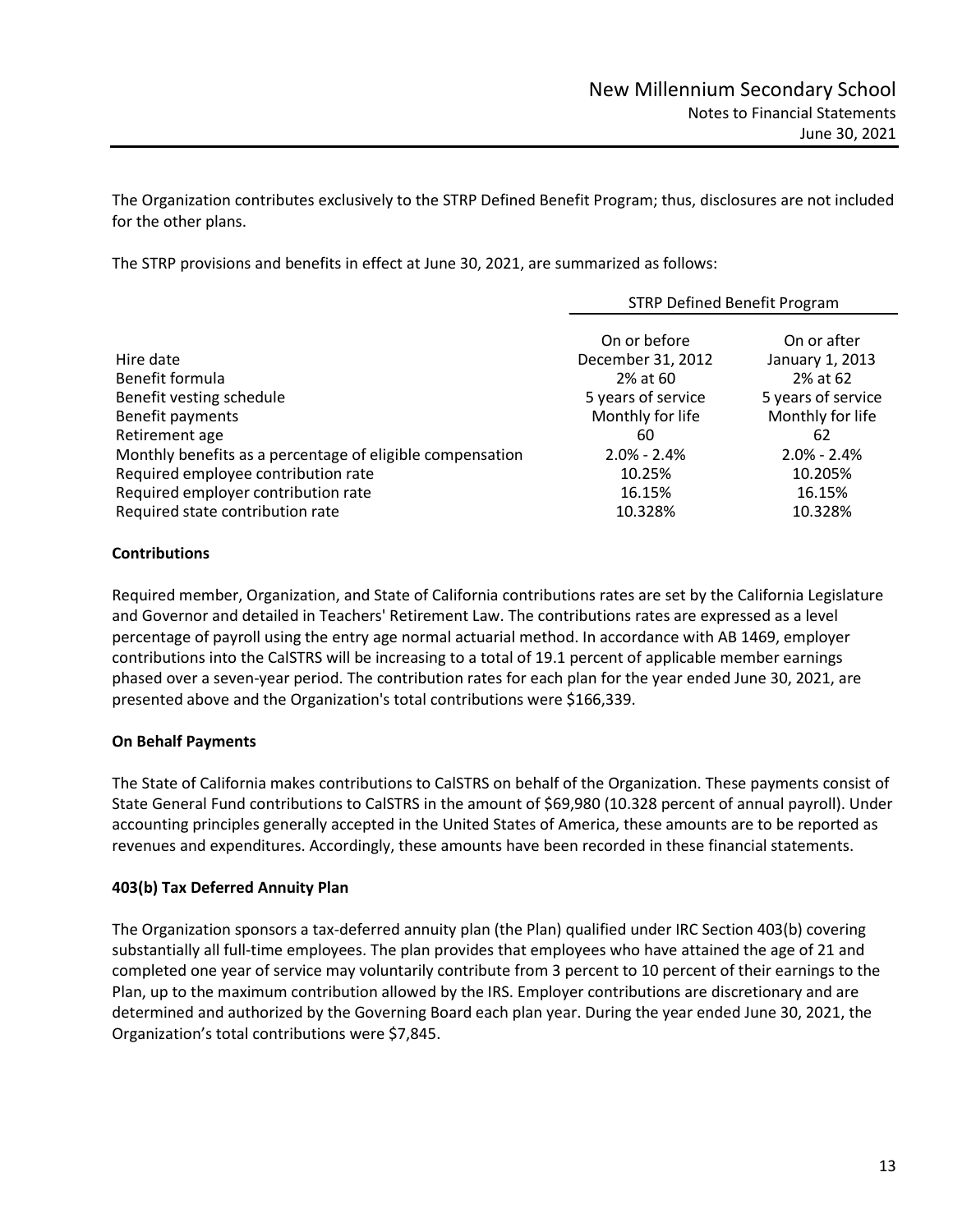# **Note 7 - Contingencies, Risks, and Uncertainties**

The Organization has received State and Federal funds for specific purposes that are subject to review and audit by the grantor agencies. Although such audits could generate disallowances under terms of the grants, it is believed that any reimbursement, if required, would not be material.

The Organization has been negatively impacted by the effects of the world-wide coronavirus pandemic. The Organization is closely monitoring its operations, liquidity, and capital resources and is actively working to minimize the current and future impact of this unprecedented situation. As of the issuance date of these financial statements, the full impact to the Organization's financial position is not known beyond increased cash flow monitoring due to state apportionment deferrals.

# **Note 8 - Subsequent Events**

The Organization's management has evaluated events or transactions that may occur for potential recognition or disclosure in the financial statements through January 19, 2022, which is the date the financial statements were available to be issued. Management has determined that there were no subsequent events or transactions that would have a material impact on the current year financial statements.

Assembly Bill 130 approved on July 9, 2021 extends the terms of all charter schools whose terms expire on or between January 1, 2022 and June 30, 2025, inclusive, by two years. No action is required of charter authorizers or charter schools for this extension.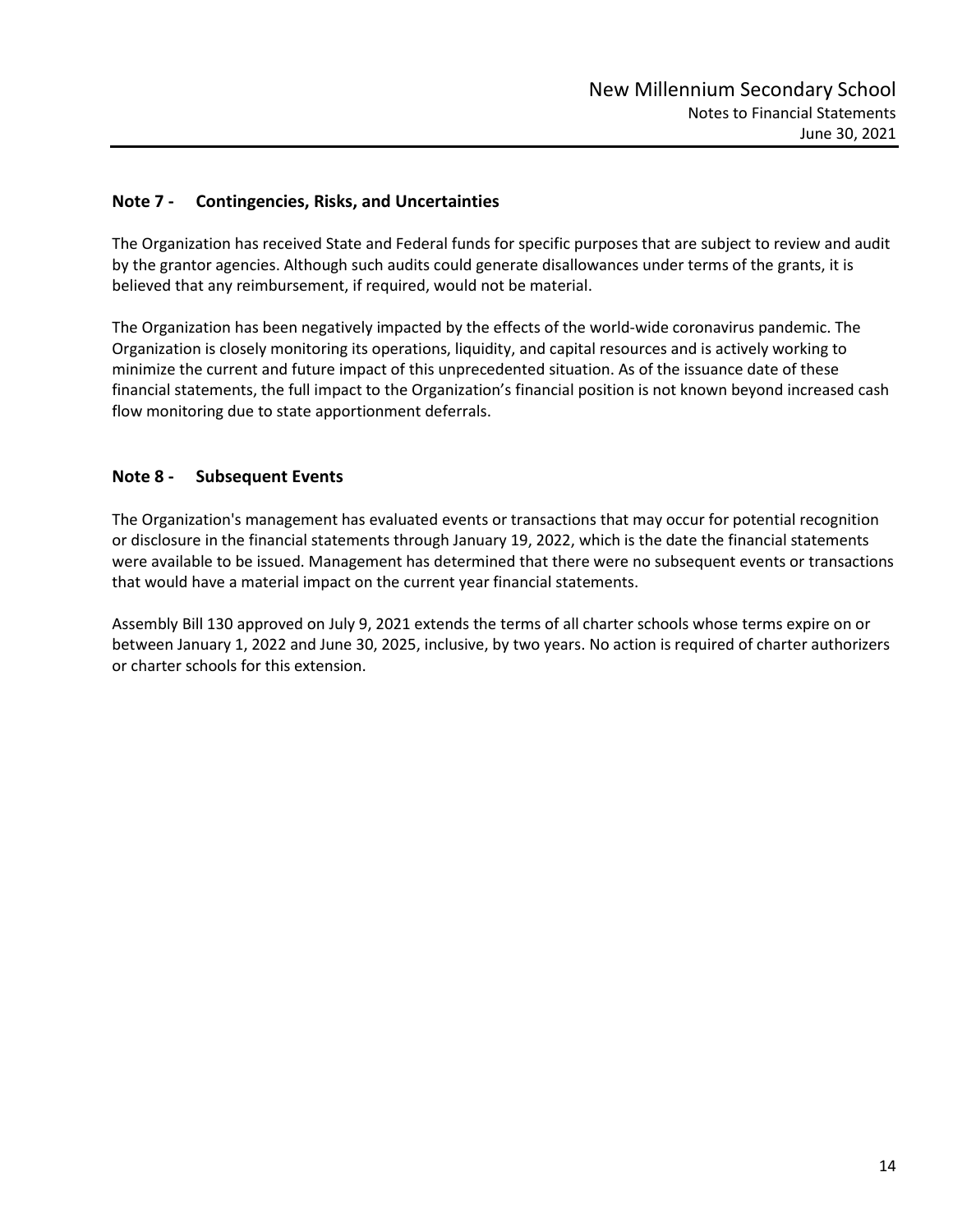⋗

Supplementary Information June 30, 2021 New Millennium Secondary School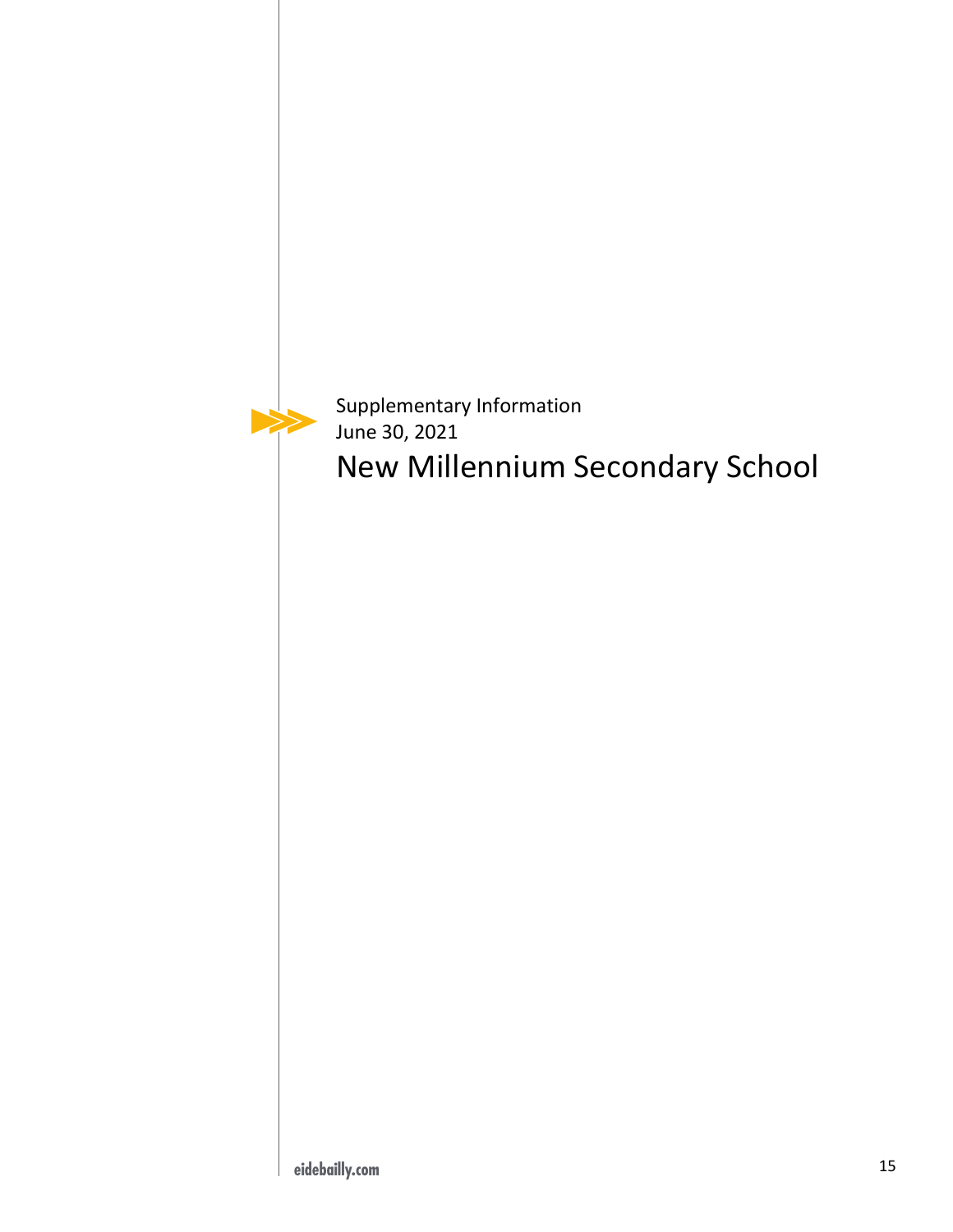## <span id="page-17-1"></span><span id="page-17-0"></span>**ORGANIZATION**

New Millennium Secondary School (the Organization) (Charter Number 1120) was granted on June 10, 2018, by Los Angeles Unified School District. The Organization operates one high school.

#### **GOVERNING BOARD**

| <b>MEMBER</b>        | <b>OFFICE</b>    | <b>TERM EXPIRES</b> |
|----------------------|------------------|---------------------|
| Betty Jo Coleman     | Governance Chair | January 2022        |
| Joanne Ziettli       | Secretary        | January 2022        |
| Laura Gutierrez      | Member           | January 2022        |
| <b>Timothy Mozia</b> | Member           | August 2022         |
| T.J. Robinson        | Member           | August 2022         |
|                      |                  |                     |
|                      |                  |                     |

## **ADMINISTRATION**

Samantha Navarro **Principal** 

Nichole Sims **Chief Operating Officer** Chief Operating Officer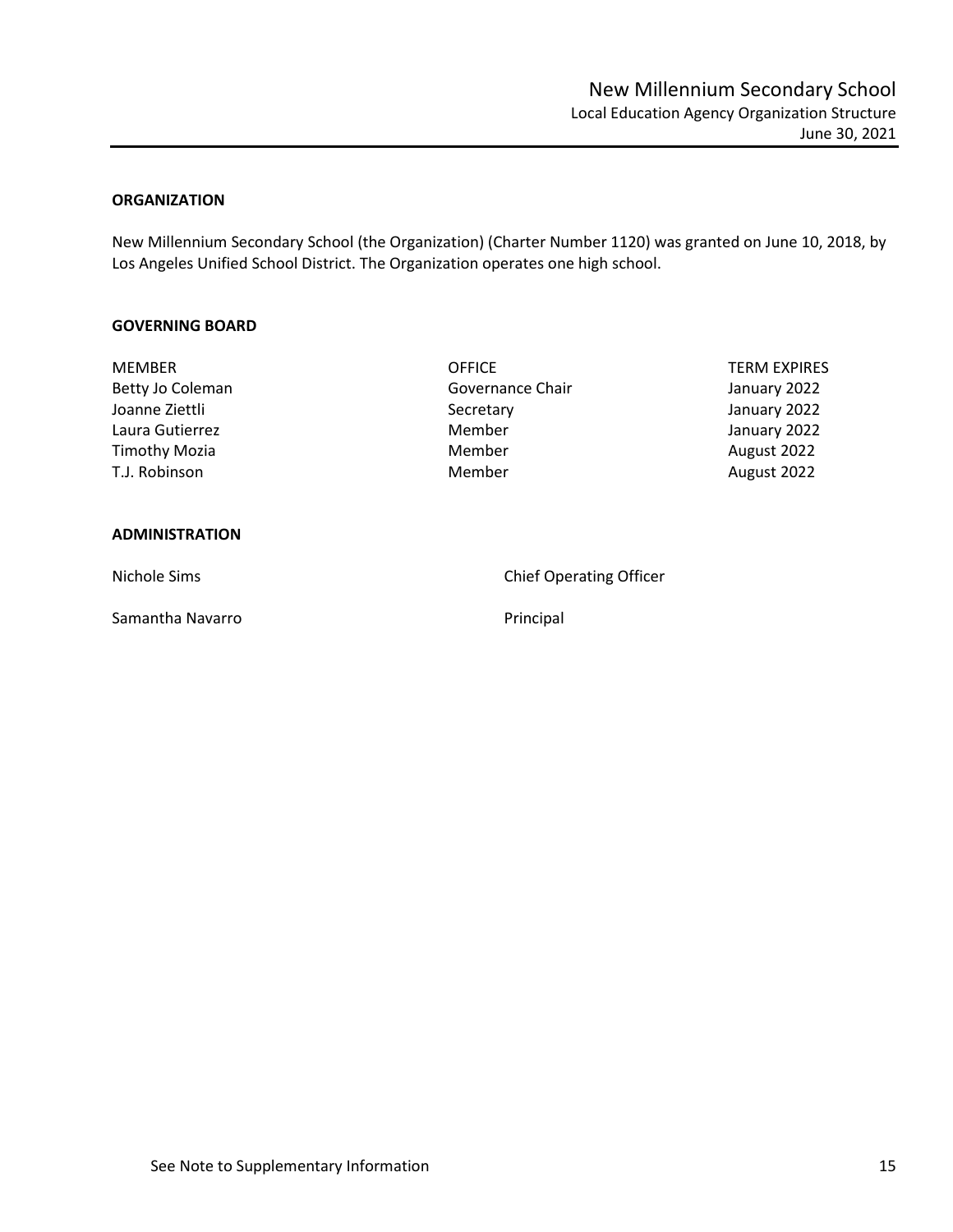<span id="page-18-0"></span>

|                 | Number of Actual Days   |                        | Number of                   |                              |               |
|-----------------|-------------------------|------------------------|-----------------------------|------------------------------|---------------|
| Grade Level     | Traditional<br>Calendar | Multitrack<br>Calendar | Days Credited<br>Form J-13A | <b>Total Days</b><br>Offered | <b>Status</b> |
| Grades $9 - 12$ |                         |                        |                             |                              |               |
| Grade 9         | 180                     | N/A                    |                             | 180                          | Complied      |
| Grade 10        | 180                     | N/A                    | $\overline{\phantom{a}}$    | 180                          | Complied      |
| Grade 11        | 180                     | N/A                    | $\overline{\phantom{a}}$    | 180                          | Complied      |
| Grade 12        | 180                     | N/A                    | $\overline{\phantom{a}}$    | 180                          | Complied      |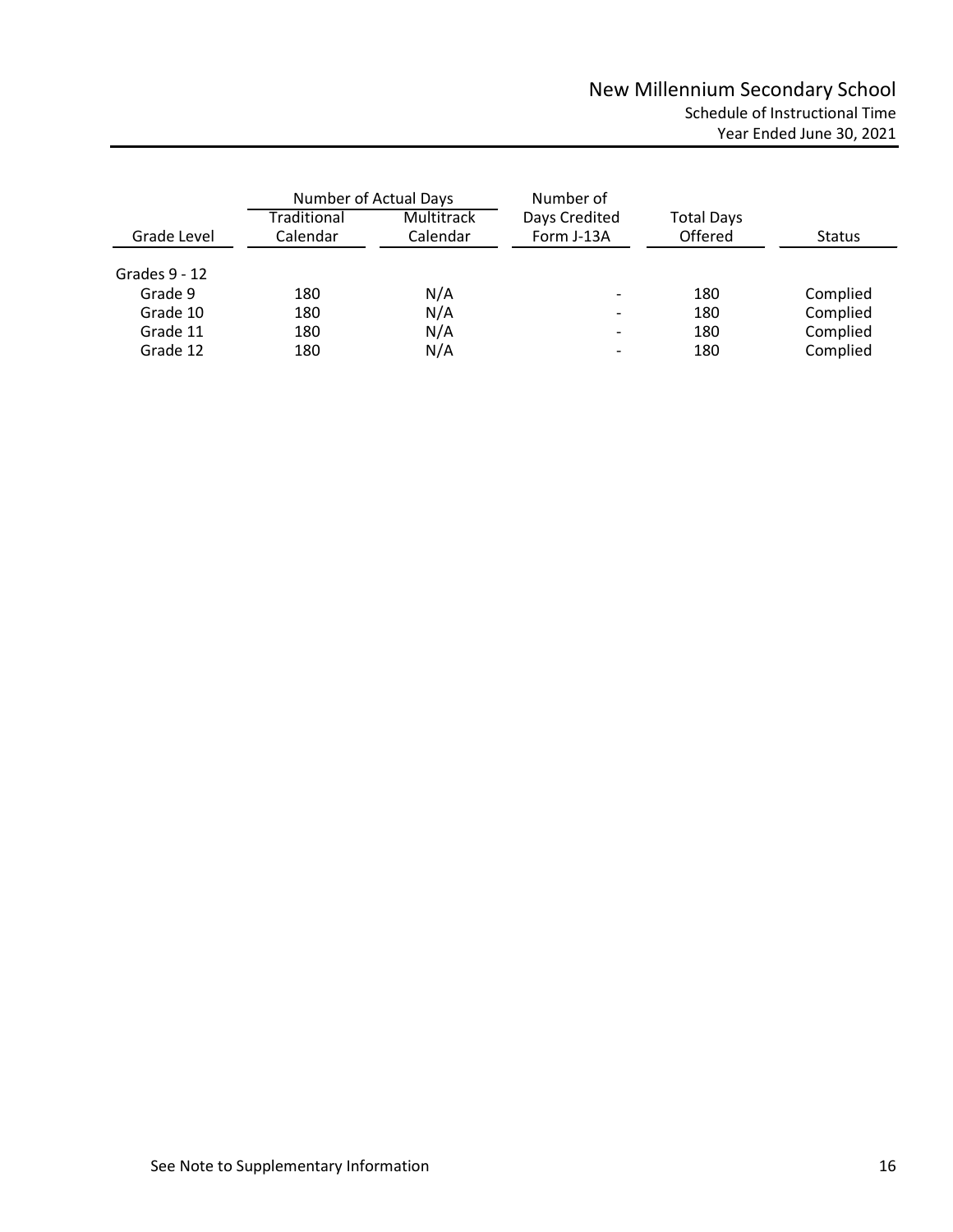<span id="page-19-0"></span>There were no adjustments to the Unaudited Financial Report, which required reconciliation to the audited financial statements at June 30, 2021.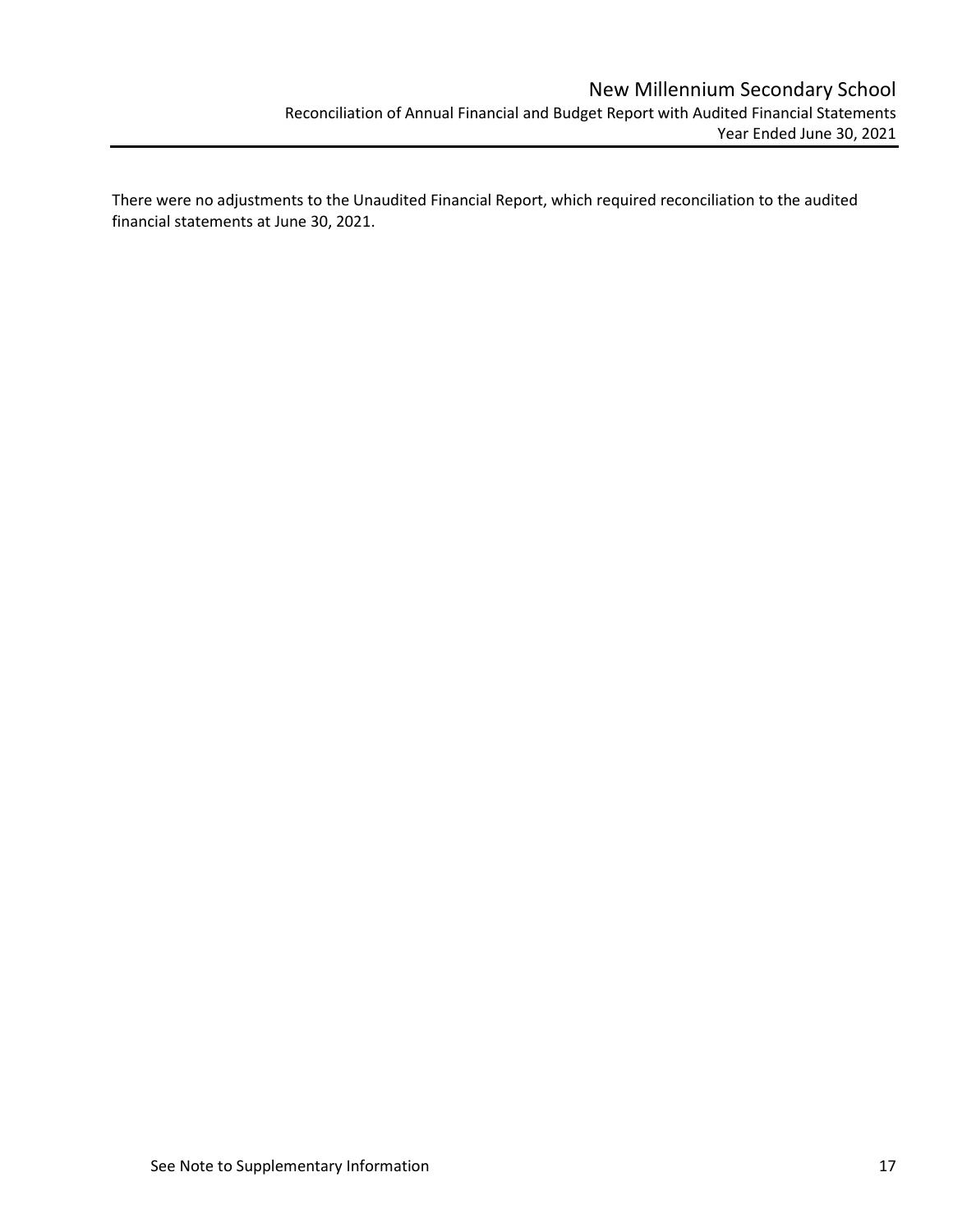## <span id="page-20-0"></span>**Note 1 - Purpose of Supplementary Schedules**

#### **Local Education Agency Organization Structure**

This schedule provides information about the Organization's operations, members of the governing board, and members of the administration.

#### **Schedule of Instructional Time**

This schedule presents information on the number of instructional days offered on the traditional calendar and on any multitrack calendars by the Organization and whether the Organization complied with the provisions of *Education Code* section 47612.

### **Reconciliation of Annual Financial Report with Audited Financial Statements**

This schedule provides the information necessary to reconcile the net assets reported on the unaudited actual financial report to the audited financial statements.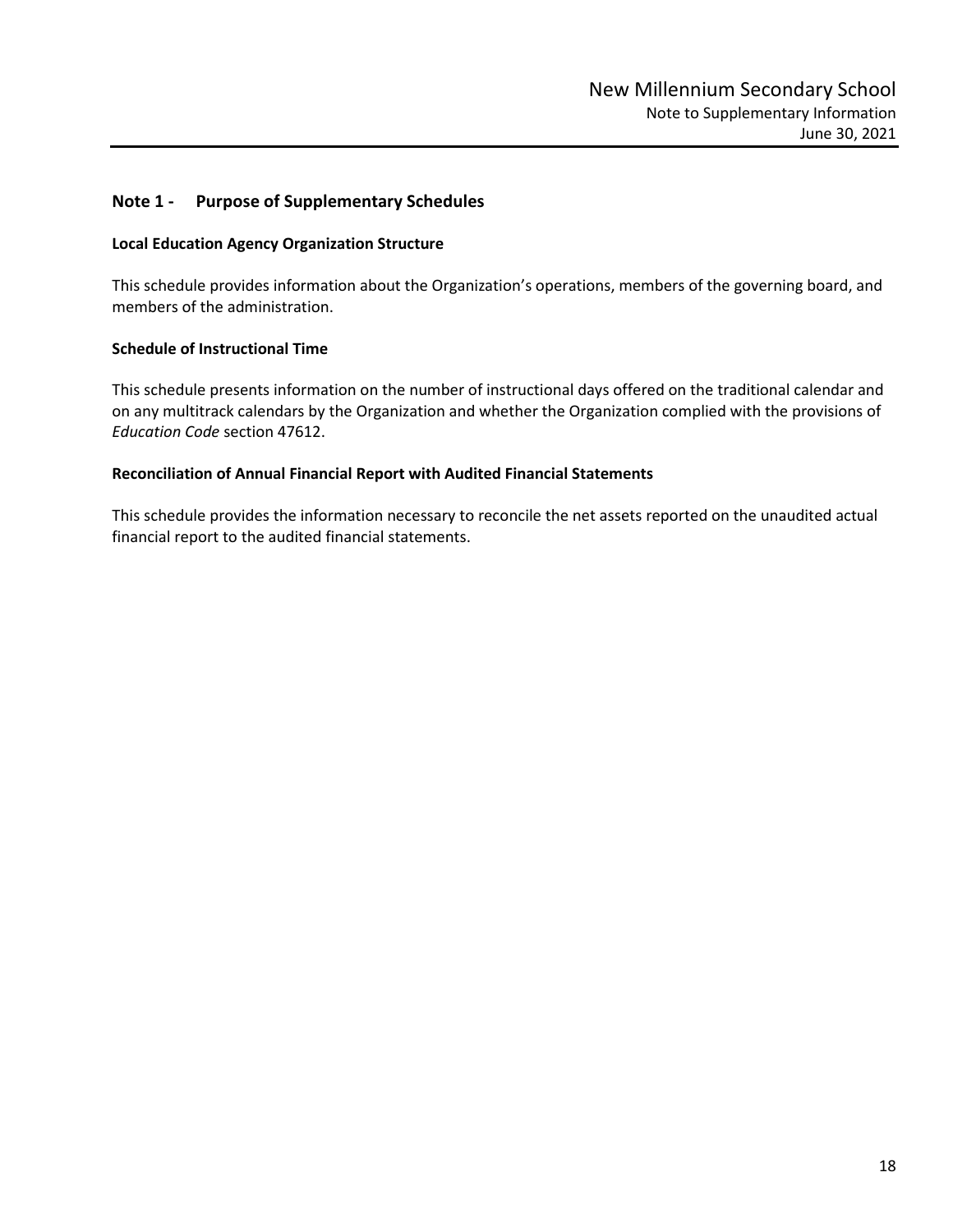

Independent Auditor's Reports June 30, 2021 New Millennium Secondary School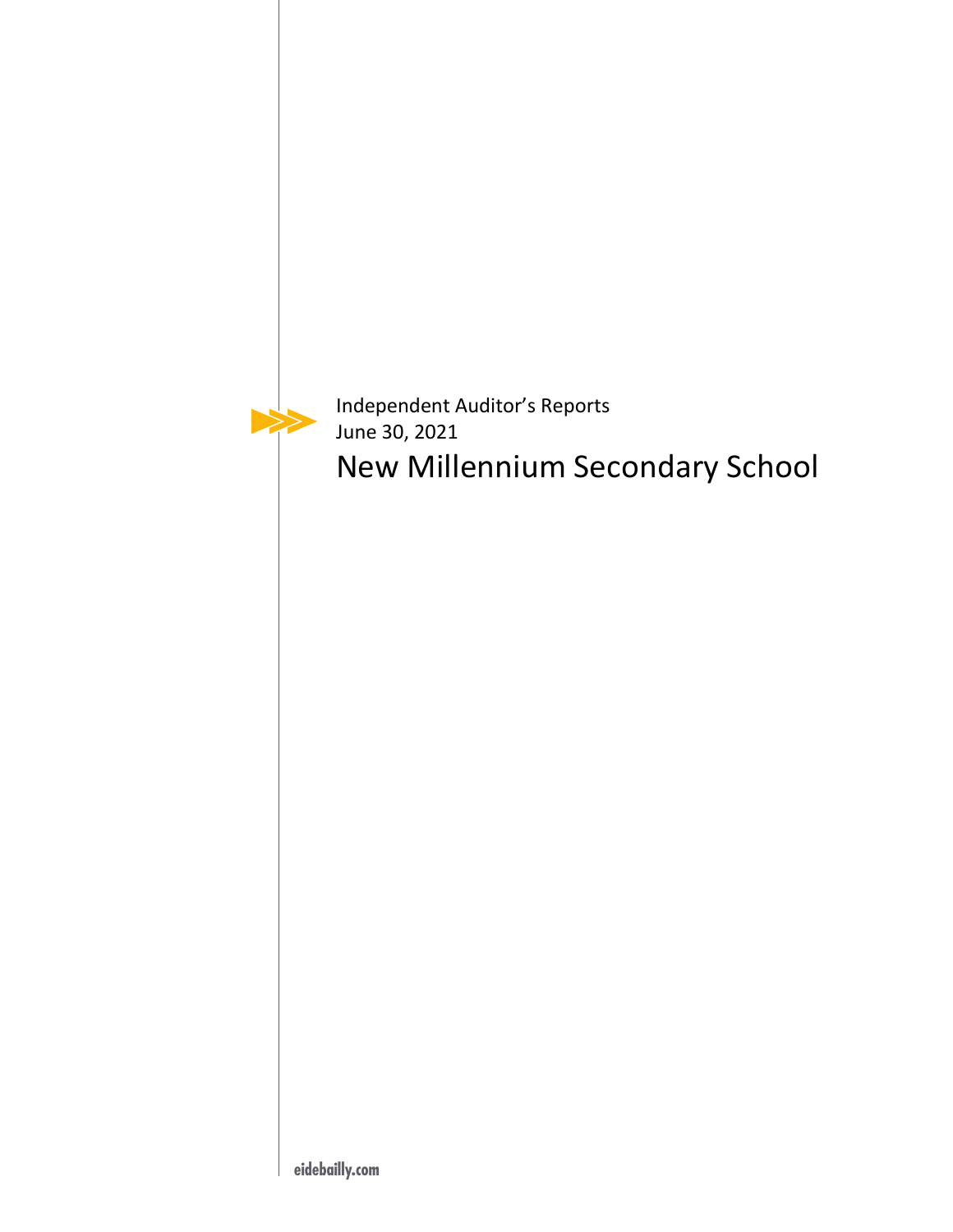

**CPAs & BUSINESS ADVISORS** 

# <span id="page-22-1"></span><span id="page-22-0"></span>**Independent Auditor's Report on Internal Control over Financial Reporting and on Compliance and Other Matters Based on an Audit of Financial Statements Performed in Accordance with** *Government Auditing Standards*

Governing Board New Millennium Secondary School Gardena, California

We have audited, in accordance with the auditing standards generally accepted in the United States of America and the standards applicable to financial audits contained in *Government Auditing Standards* issued by the Comptroller General of the United States, the financial statements of New Millennium Secondary School (the Organization), which comprise the statement of financial position as of June 30, 2021, and the related statement of activities, functional expenses, and cash flows for the year then ended, and the related notes to the financial statements, and have issued our report thereon dated January 19, 2022.

#### **Internal Control over Financial Reporting**

In planning and performing our audit of the financial statements, we considered the Organization's internal control over financial reporting (internal control) as a basis for designing the audit procedures that are appropriate in the circumstances for the purpose of expressing our opinions on the financial statements, but not for the purpose of expressing an opinion on the effectiveness of the Organization's internal control. Accordingly, we do not express an opinion on the effectiveness of the Organization's internal control.

A *deficiency in internal control* exists when the design or operation of a control does not allow management or employees, in the normal course of performing their assigned functions, to prevent, or detect and correct, misstatements on a timely basis. A *material weakness* is a deficiency, or a combination of deficiencies, in internal control, such that there is a reasonable possibility that a material misstatement of the Organization's financial statements will not be prevented or detected and corrected on a timely basis. A *significant deficiency* is a deficiency, or a combination of deficiencies, in internal control that is less severe than a material weakness, yet important enough to merit attention by those charged with governance.

Our consideration of internal control was for the limited purpose described in the first paragraph of this section and was not designed to identify all deficiencies in internal control that might be material weaknesses or significant deficiencies. Given these limitations, during our audit we did not identify any deficiencies in internal control that we consider to be material weaknesses. However, material weaknesses may exist that have not been identified.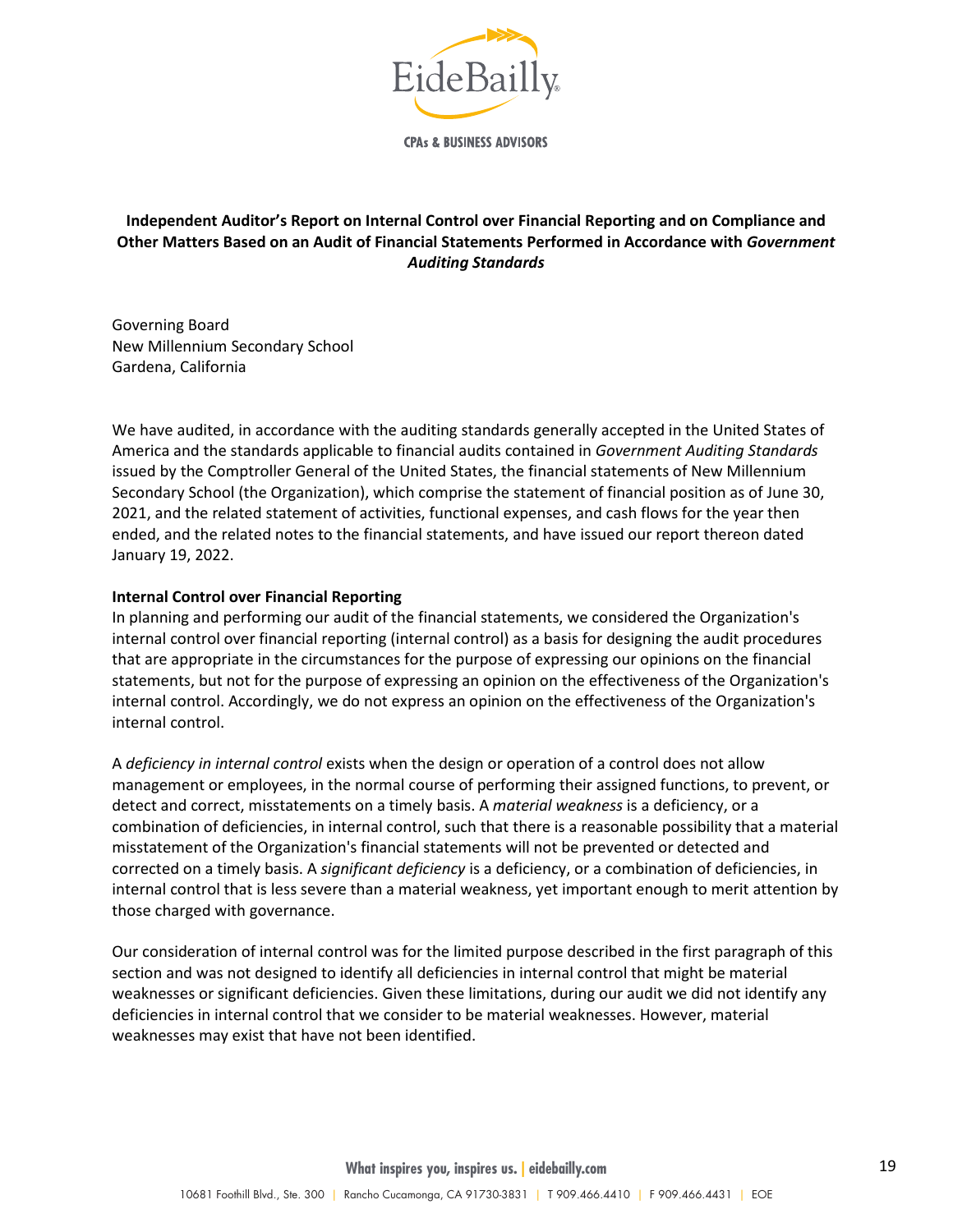### **Compliance and Other Matters**

As part of obtaining reasonable assurance about whether the Organization's financial statements are free from material misstatement, we performed tests of its compliance with certain provisions of laws, regulations, contracts, and grant agreements, noncompliance with which could have a direct and material effect on the financial statements. However, providing an opinion on compliance with those provisions was not an objective of our audit, and accordingly, we do not express such an opinion. The results of our tests disclosed no instances of noncompliance or other matters that are required to be reported under *Government Auditing Standards*.

#### **Purpose of this Report**

The purpose of this report is solely to describe the scope of our testing of internal control and compliance and the results of that testing, and not to provide an opinion on the effectiveness of the Organization's internal control or on compliance. This report is an integral part of an audit performed in accordance with *Government Auditing Standards* in considering the Organization's internal control and compliance. Accordingly, this communication is not suitable for any other purpose.

ede Sailly LLP

Rancho Cucamonga, California January 19, 2022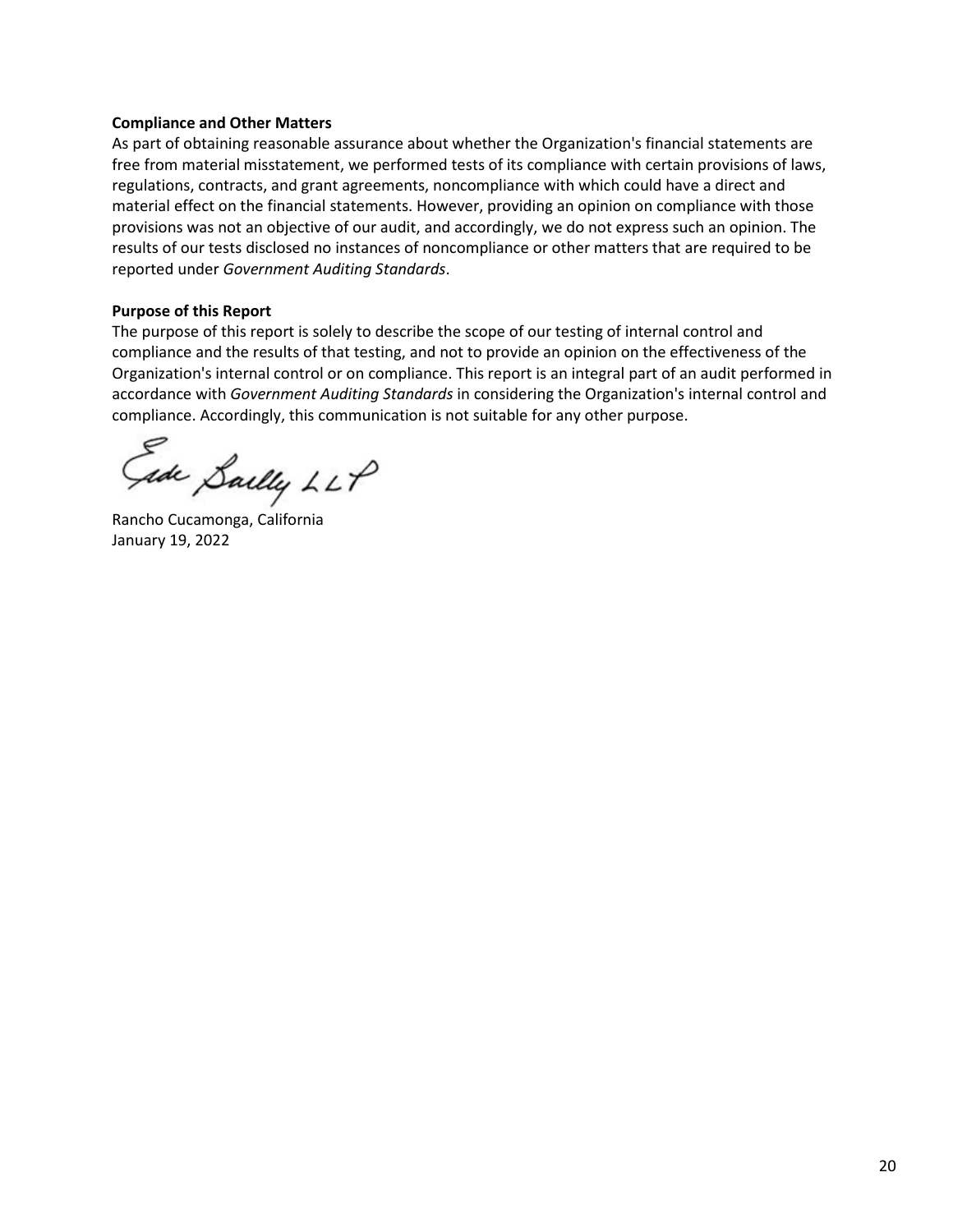

**CPAs & BUSINESS ADVISORS** 

#### **Independent Auditor's Report on State Compliance**

<span id="page-24-0"></span>Governing Board New Millennium Secondary School Gardena, California

#### **Report on State Compliance**

We have audited New Millennium Secondary School's (the Organization) compliance with the types of compliance requirements described in the *2020-2021 Guide for Annual Audits of K-12 Local Education Agencies and State Compliance Reporting* applicable to the state laws and regulations listed in the table below for the year ended June 30, 2021.

#### **Management's Responsibility**

Management is responsible for compliance with the state laws and regulations as identified in the table below.

#### **Auditor's Responsibility**

Our responsibility is to express an opinion on the Organization's compliance with state laws and regulations based on our audit of the types of compliance requirements referred to below. We conducted our audit in accordance with auditing standards generally accepted in the United States of America; the standards applicable to financial audits contained in *Government Auditing Standards*, issued by the Comptroller General of the United States; and the audit requirements of the *2020-2021 Guide for Annual Audits of K-12 Local Education Agencies and State Compliance Reporting*. Those standards require that we plan and perform the audit to obtain reasonable assurance about whether noncompliance with the compliance requirements listed below has occurred. An audit includes examining, on a test basis, evidence about the Organization's compliance with those requirements and performing such other procedures as we considered necessary in the circumstances.

We believe that our audit provides a reasonable basis for our opinion on state compliance. However, our audit does not provide a legal determination of the Organization's compliance.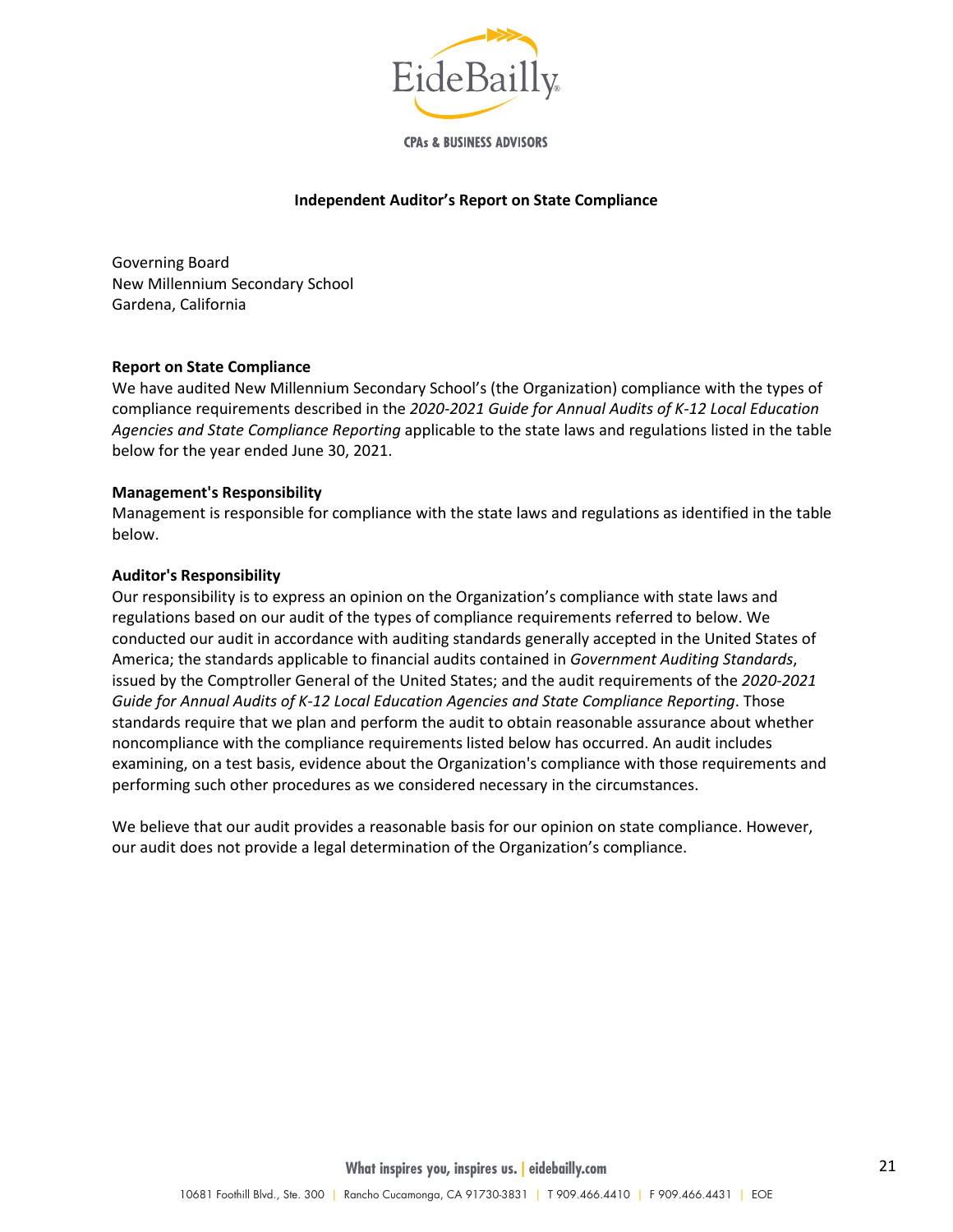#### **Compliance Requirements Tested**

In connection with the audit referred to above, we selected and tested transactions and records to determine the Organization's compliance with laws and regulations applicable to the following items:

|                                                                                                                                         | Procedures<br>Performed |
|-----------------------------------------------------------------------------------------------------------------------------------------|-------------------------|
| LOCAL EDUCATION AGENCIES OTHER THAN CHARTER SCHOOLS (EXCEPT AS<br>STATED IN ATTENDANCE AND DISTANCE LEARNING AND INSTRUCTIONAL<br>TIME) |                         |
| Attendance and Distance Learning                                                                                                        | Yes                     |
| <b>Teacher Certification and Misassignments</b>                                                                                         | No, see below           |
| Kindergarten Continuance                                                                                                                | No, see below           |
| <b>Instructional Time</b>                                                                                                               | Yes                     |
| <b>Instructional Materials</b>                                                                                                          | No, see below           |
| Ratio of Administrative Employees to Teachers                                                                                           | No, see below           |
| <b>Classroom Teacher Salaries</b>                                                                                                       | No, see below           |
| <b>Early Retirement Incentive</b>                                                                                                       | No, see below           |
| <b>Gann Limit Calculation</b>                                                                                                           | No, see below           |
| <b>School Accountability Report Card</b>                                                                                                | No, see below           |
| K-3 Grade Span Adjustment                                                                                                               | No, see below           |
| Apprenticeship: Related and Supplemental Instruction                                                                                    | No, see below           |
| Comprehensive School Safety Plan                                                                                                        | No, see below           |
| <b>District of Choice</b>                                                                                                               | No, see below           |
|                                                                                                                                         |                         |
| SCHOOL DISTRICTS, COUNTY OFFICES OF EDUCATION, AND<br><b>CHARTER SCHOOLS</b>                                                            |                         |
| California Clean Energy Jobs Act                                                                                                        | No, see below           |
| Proper Expenditure of Education Protection Account Funds                                                                                | Yes                     |
| Unduplicated Local Control Funding Formula Pupil Counts                                                                                 | Yes                     |
| Independent Study - Course Based                                                                                                        | No, see below           |
|                                                                                                                                         |                         |
| <b>CHARTER SCHOOLS</b>                                                                                                                  |                         |
| Attendance                                                                                                                              | Yes                     |
| Mode of Instruction                                                                                                                     | Yes                     |
| Nonclassroom-Based Instruction/Independent Study                                                                                        | No, see below           |
| Determination of Funding for Nonclassroom-Based Instruction                                                                             | No, see below           |
| <b>Charter School Facility Grant Program</b>                                                                                            | No, see below           |

Programs listed above for "Local Education Agencies Other Than Charter Schools except as stated in Attendance and Distance Learning and Instructional Time" are not applicable to charter schools; therefore, we did not perform any related procedures.

We did not perform California Clean Energy Jobs Act procedures because the Organization did not receive funding for this program.

The Organization does not offer an Independent Study - Course Based program; therefore, we did not perform any procedures related to the Independent Study - Course Based Program.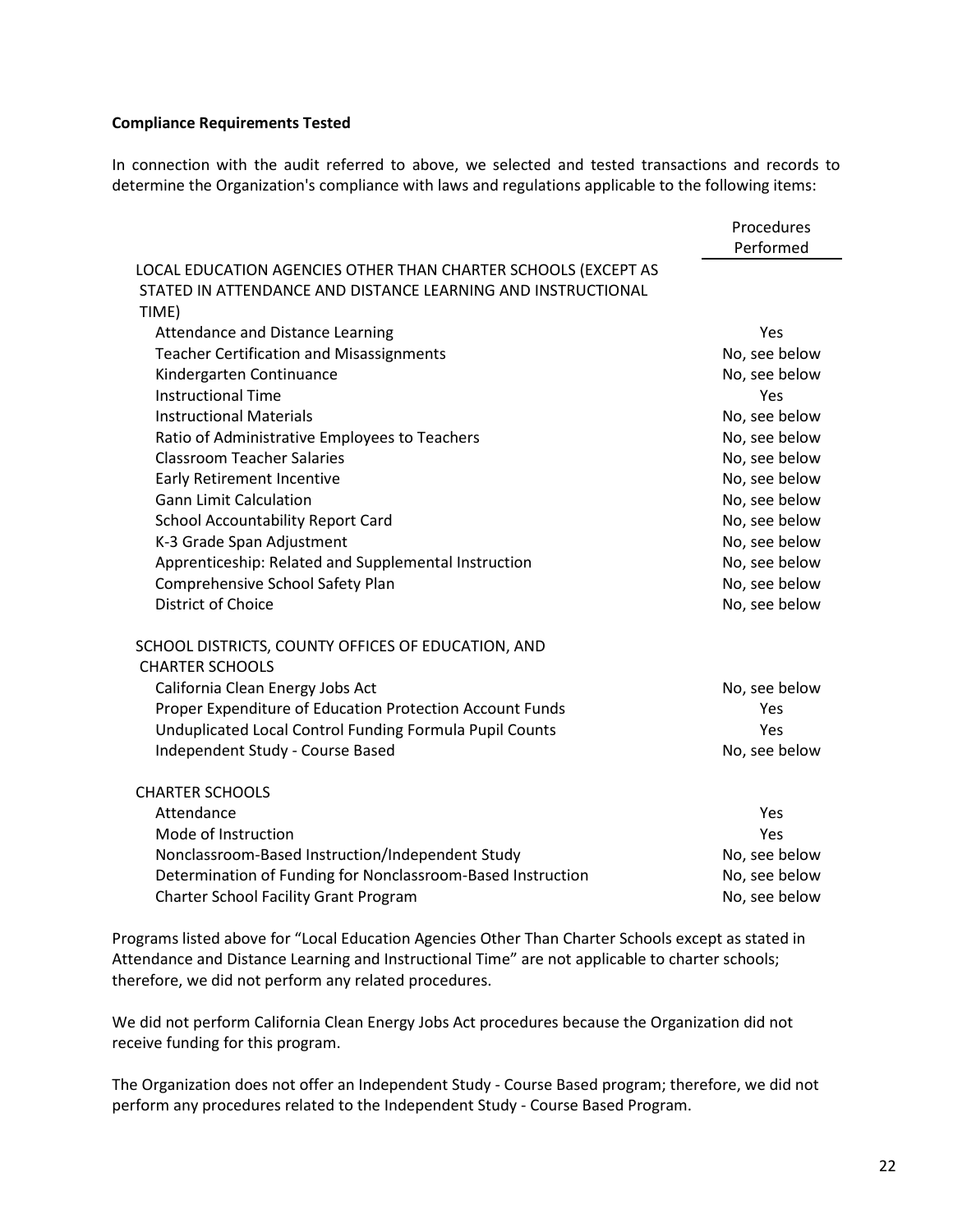We did not perform procedures for the Nonclassroom-Based Instruction/Independent Study nor for Determination of Funding for Nonclassroom-Based Instruction because the Organization was not classified as nonclassroom-based.

We did not perform procedures for the Charter School Facility Grant Program because the Organization did not receive funding for this program.

## *Unmodified Opinion*

In our opinion, New Millennium Secondary School complied, in all material respects, with the laws and regulations of the state programs referred to above for the year ended June 30, 2021.

The purpose of this report on state compliance is solely to describe the results of our testing based on the requirements of the *2020-2021 Guide for Annual Audits of K-12 Local Education Agencies and State Compliance Reporting*. Accordingly, this report is not suitable for any other purpose.

sde Sailly LLP

Rancho Cucamonga, California January 19, 2022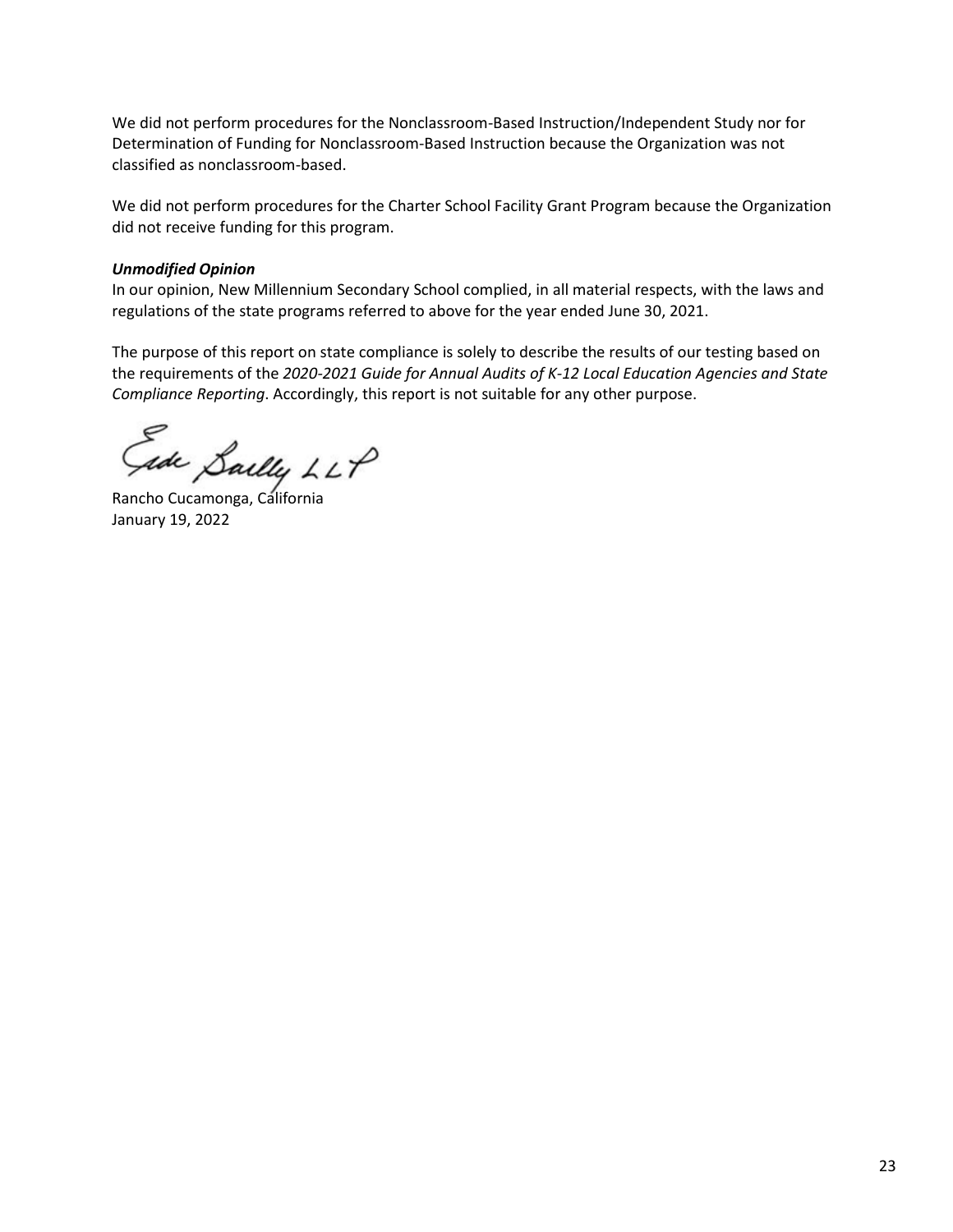

Schedule of Findings and Questioned Costs June 30, 2021

New Millennium Secondary School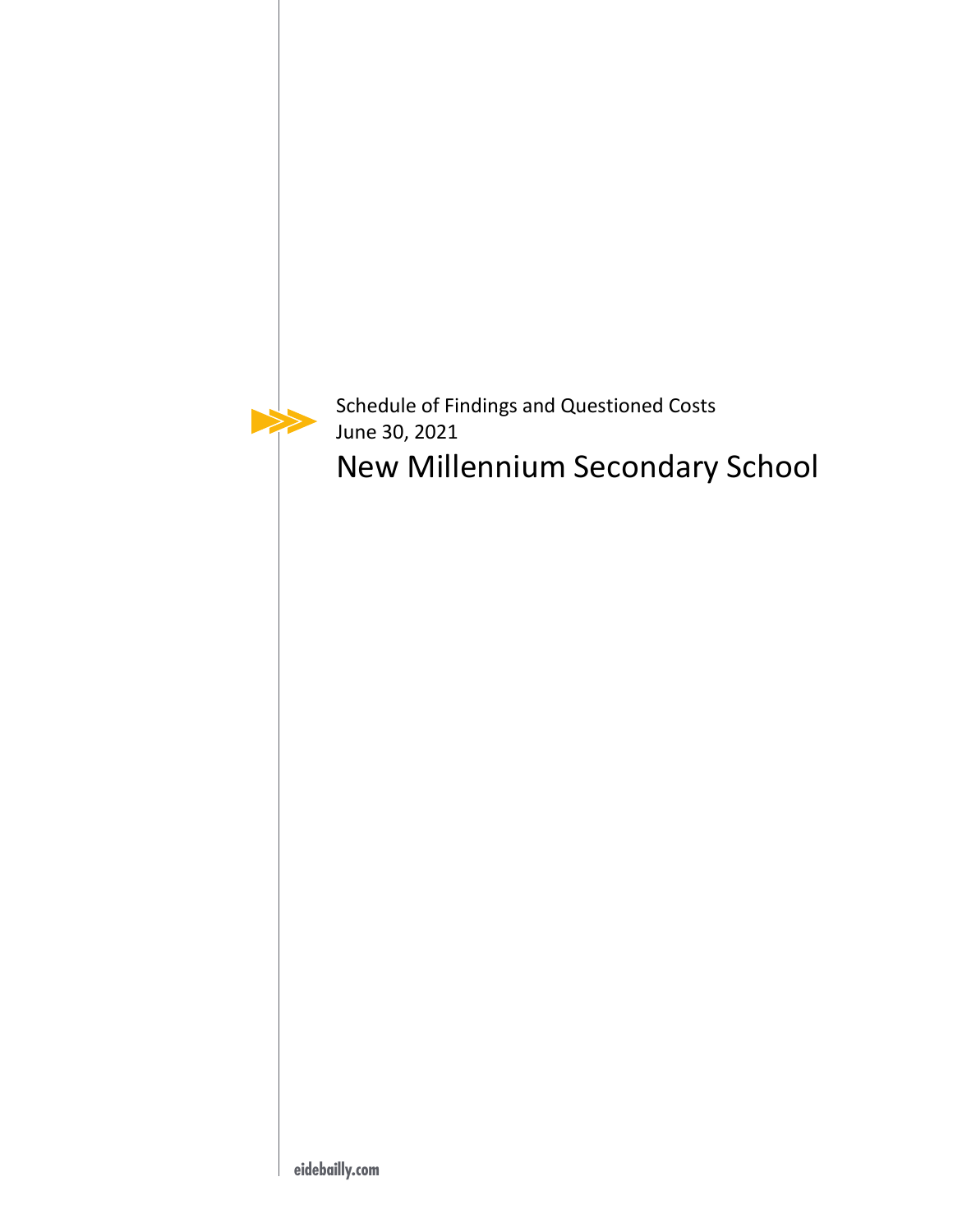# <span id="page-28-1"></span><span id="page-28-0"></span>**FINANCIAL STATEMENTS**

| Type of auditor's report issued                                                                                                    | Unmodified    |
|------------------------------------------------------------------------------------------------------------------------------------|---------------|
| Internal control over financial reporting:<br>Material weaknesses identified<br>Significant deficiencies identified not considered | No            |
| to be material weaknesses                                                                                                          | None Reported |
| Noncompliance material to financial statements noted?                                                                              | No            |
| <b>STATE COMPLIANCE</b>                                                                                                            |               |
| Type of auditor's report issued on compliance<br>for programs:                                                                     | Unmodified    |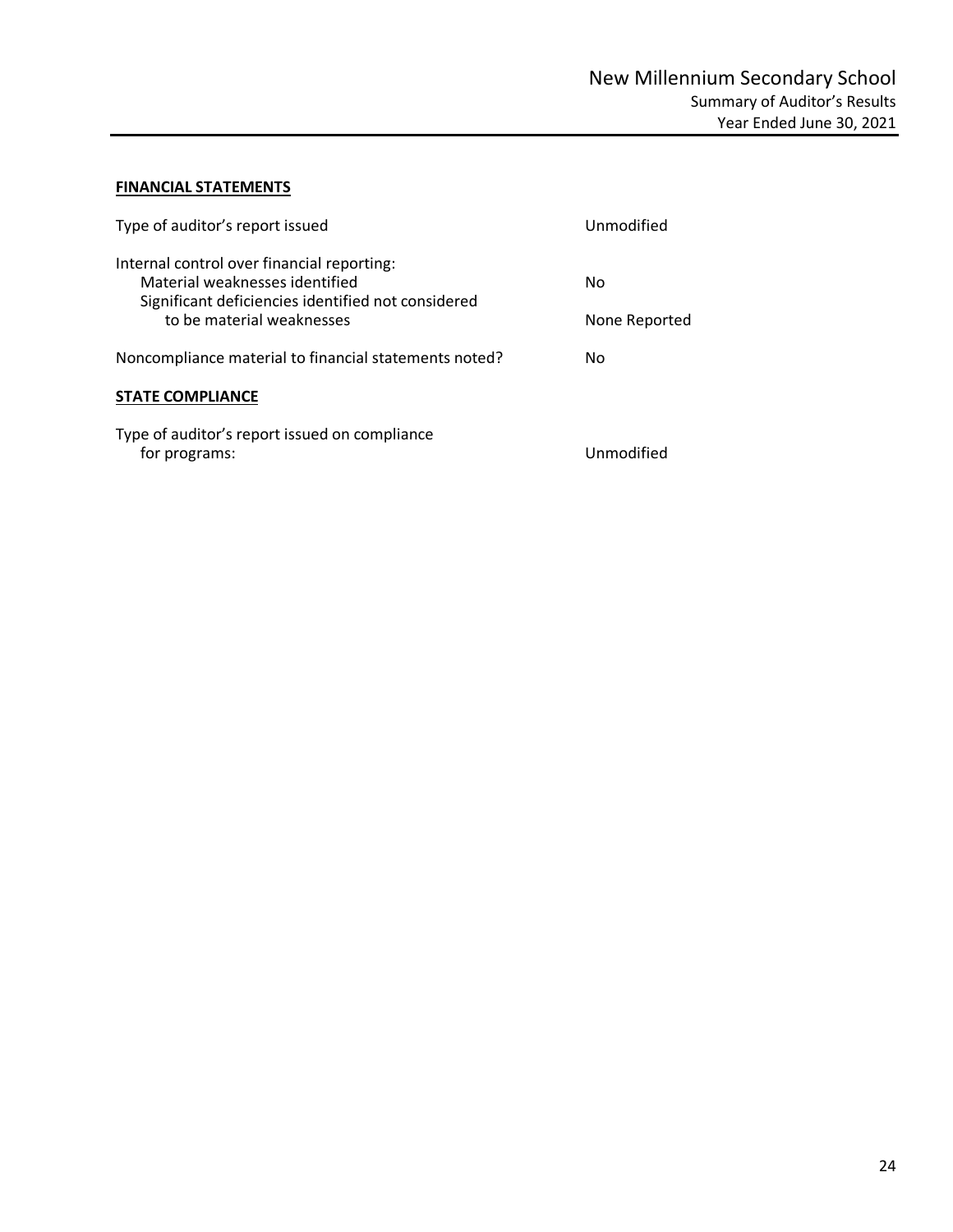<span id="page-29-0"></span>None reported.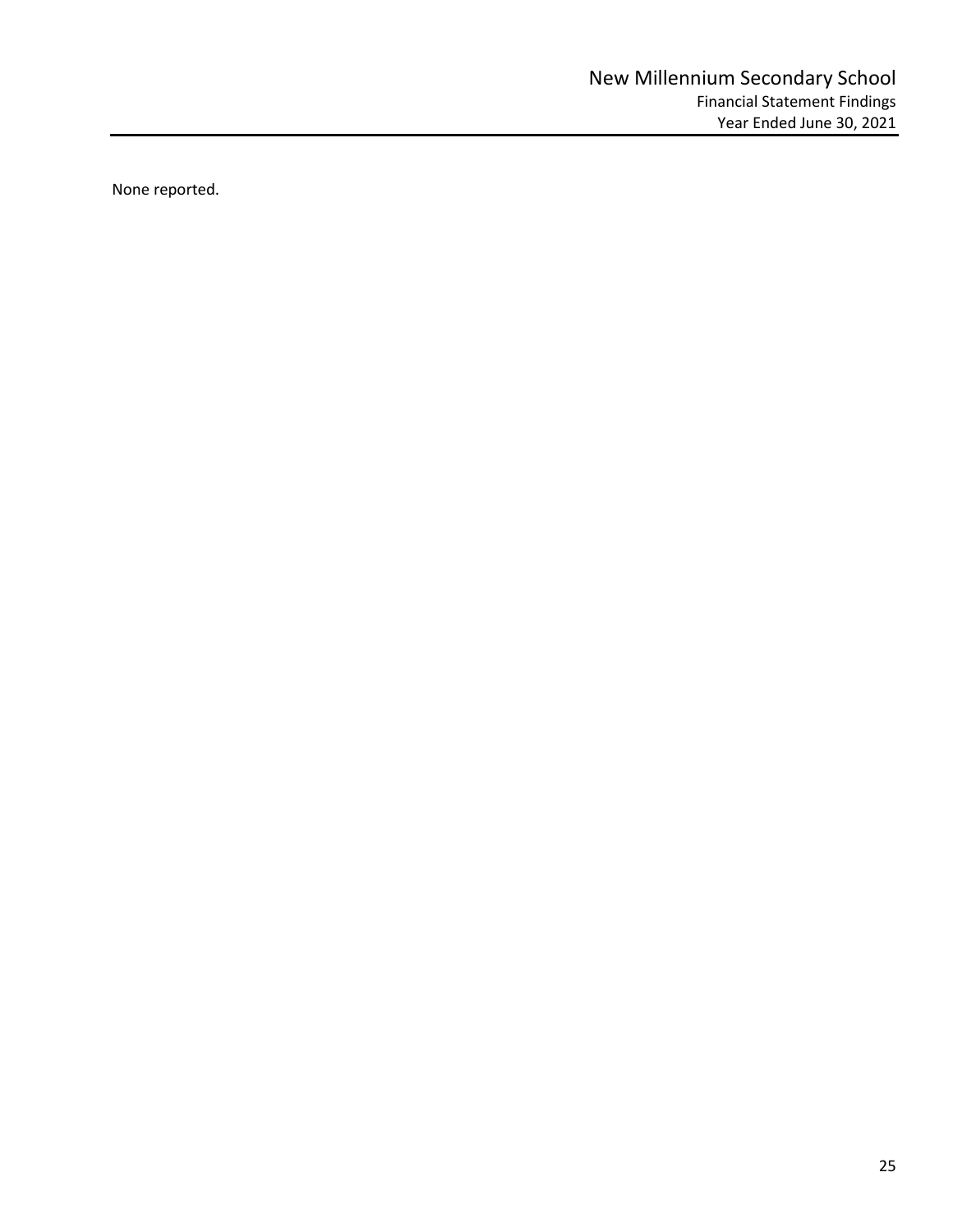<span id="page-30-0"></span>None reported.